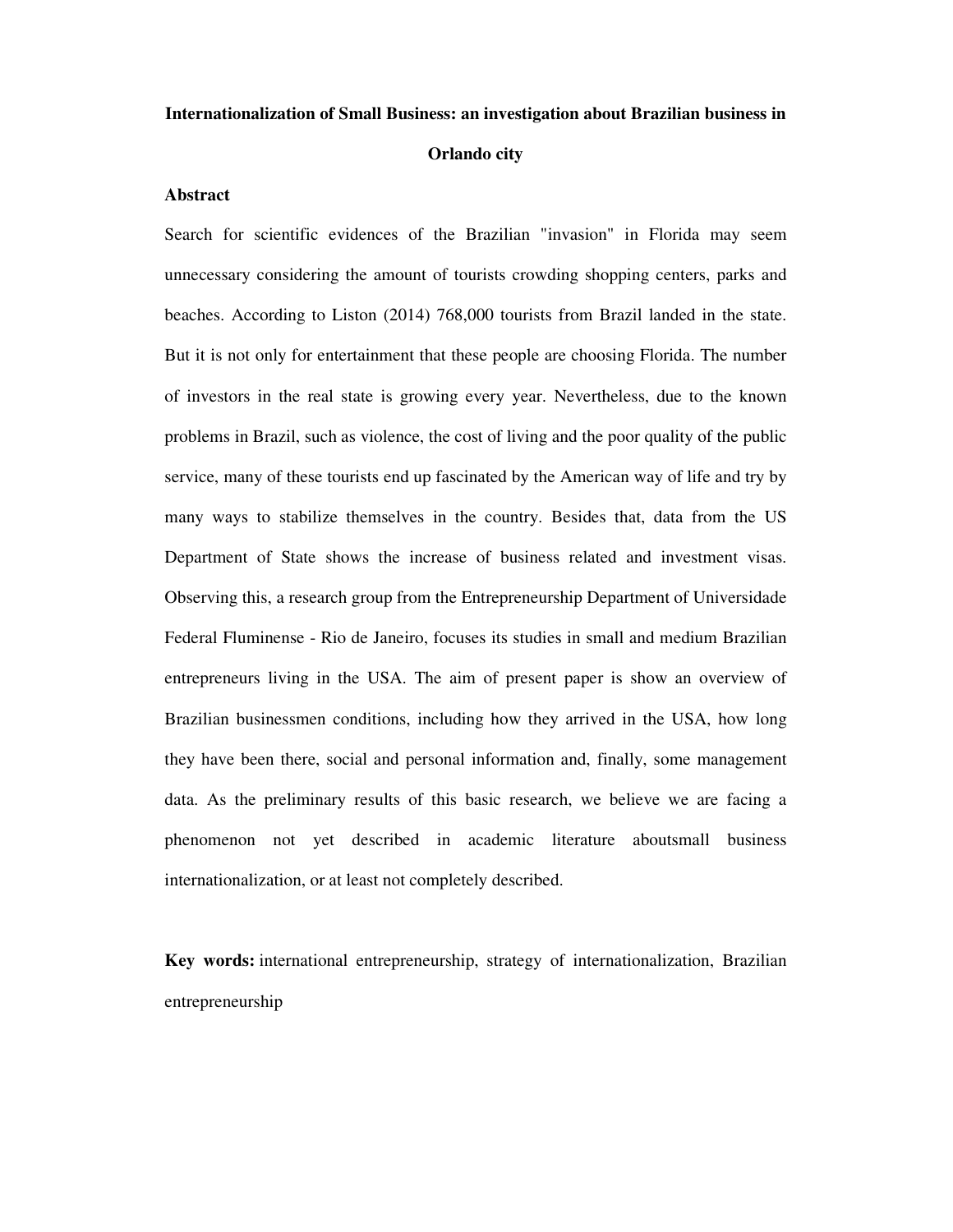# **Internationalization of Small Business: an investigation about Brazilian business in Orlando city**

To infer from data coming from varied sources – from academic articles up to press reports, through economical newspapers editorials – we can affirm that Brazilian firm ventures in the world begin to get expressiveness. However, as it is an undone picture, the image we have is still little clear and lacks delimitation. Although we can count on precise official data of export and new ventures, in the dispute over the international market, very little we know about Brazilian small business investments abroad.

In general, specialized academic literature deals with Internationalization of Business theme from national origin of enterprises, whose goods find opportunity in international market. Internationalization is regarded as an expansion of business, once domestic market is satisfied and overtaken the barriers to export activities and to setting operational basis abroad. The focus of the approach is generally on business and products entrepreneurs and investors` are in second plan.

Nevertheless, in Brazilian case, we have observed a movement of people interested in determined way of life and getting experience abroad, when they can make use of their business and managing capacity to settle in other country. Far beyond daring and clandestine immigration, we have found Brazilian people with high formal education and capacity of investment who opt to set up in business abroad, follow the impulse – controlled, in a certain extent – towards a new way of life, and emigrate partially, or totally, with their families.

A little more than two years ago, the authors of this article started a research on small and medium business of Brazilian people set up in Orlando, Florida, USA. The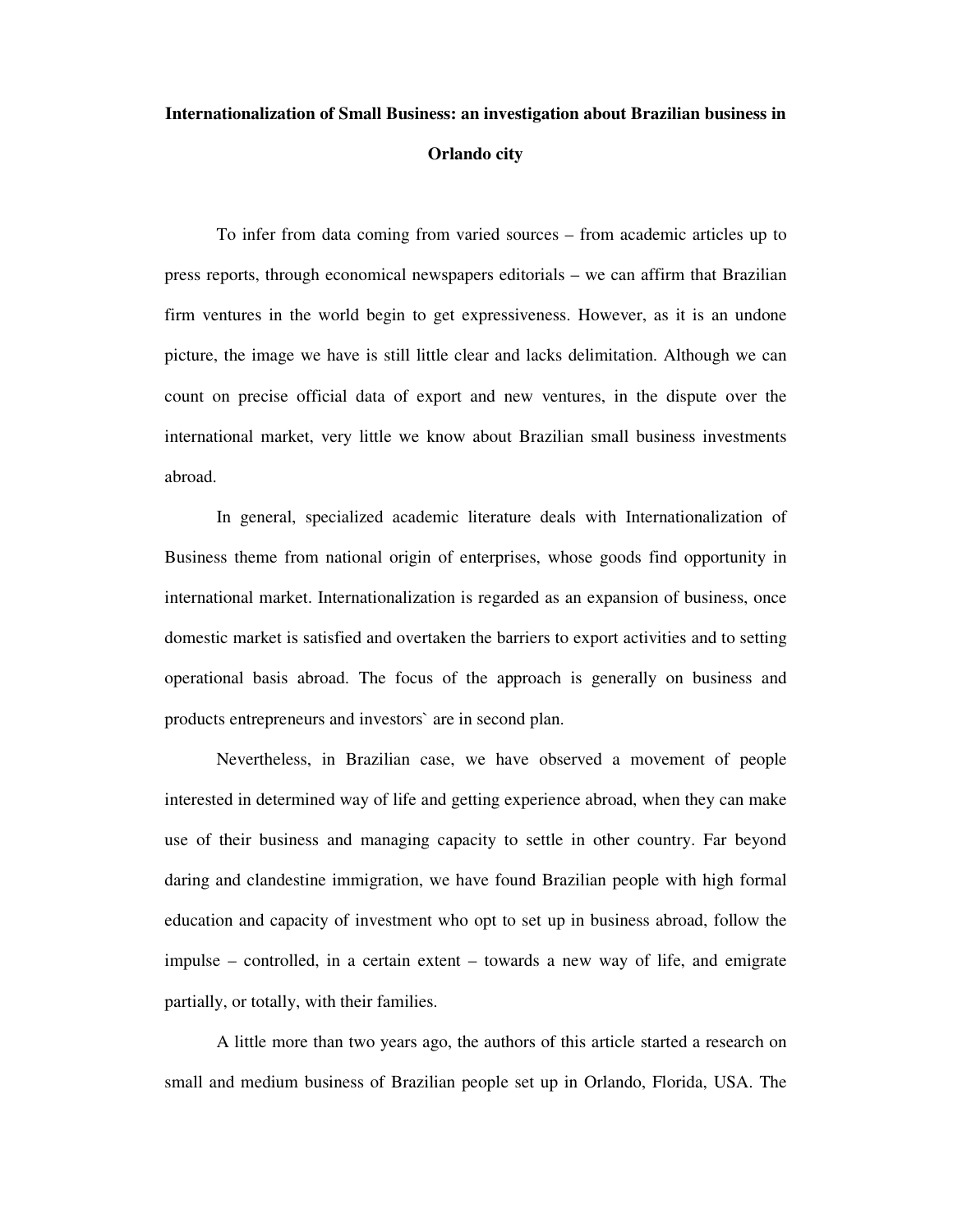relevance of preliminary information collected in Brazilian land led us to that city, where we started a process of collecting primary data. At the moment, the research is in expansion to Pompano Beach and Miami, Florida, too, aiming to go over Boston and its surroundings, where we find a high concentration of Brazilians making great deals.

This article talks about the conditions, development and profile of small and medium Brazilian entrepreneurs abroad and aims to achieve two objectives, the first and main one and the second one. The first one is to describe and discuss comparatively important data of the research – *in locus* – in Orlando city and the second one is to suggest a new model of approach in Business Internationalization area – that includes migratory movements – to be discussed in another work.

The text is organized in 6 parts. After Introduction, the item 2, Preliminary Data, presents some information about business and immigrants, especially in USA. The item 3, International Entrepreneurship, presents theoretical questions about Internationalization of Business. The item 4, Orlando City, shows economic values and refers to the presence of Brazilians in the city. Methodological questions of the research conducted by the authors are presented in item 5; item 5.1 Data Analysis shows the first report taken from primary data collection about Brazilian undertakings in Orlando. The article closes with item 6, So What, where the last argumentations about the research are presented, and it will propose a review of the present models of Internationalization of Business theme.

#### **PRELIMINARY DATA**

 Usually, an academic research tries to delimit a theme known in the scientific universe and, within it, elaborates meaningful content, as if it were to draw images in the limits of a screen. But this is not our case. We started to paint a picture without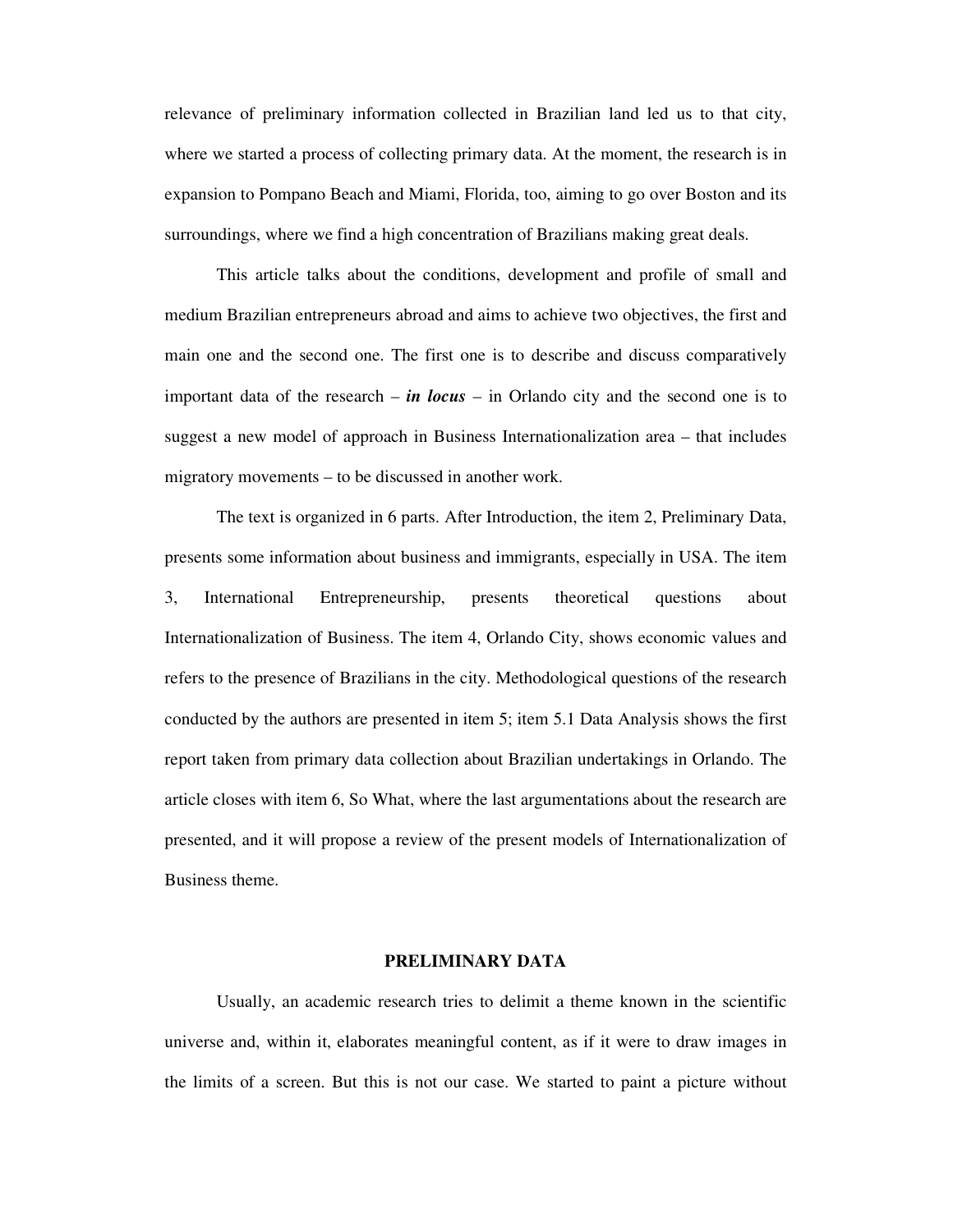knowing – and nobody does – the dimensions the final portrait will have, what obliges us to create data and information, at the same time we look for reliable limit that can hold a concise and understandable picture.

 What we present now, taken from official and not official information, will give some dimensions – large and not precise – of the phenomenon that we propose to observe.

 "There is no precise number of how many immigrant entrepreneurs are Brazilians" (Raguzo, 2012). This is Gazeta Brazilian News' report, a newspaper, written in Portuguese, which is found in some North American cities. It is the same information that the authors of this article heard many times in their field research, but is about a phenomenon that starts to be meaningful to the elucidation of the contemporary migratory movements and to the economy and employability in American territory. Still according to the same report, more than 236 thousands of jobs are created by foreign enterprises in the south of Florida, a region that holds 45% of foreign business in the USA. From this total, a considerable part  $-$  to be related yet  $-$  is made of Brazilian affairs.

 The investments impact of the Brazilian entrepreneur emigrants on American economy is still to be revealed. Data from Brazilian Central Bank - BACEN (2014), similar to U.S. Federal Reserve, shows that the average increase of Brazilian investment in the USA raised, 6.67% on average a year, getting to 14 million dollars in 2013. However, it does not specify how much of this amount is made by people who left their country with the resources to invest in the USA and the ones who invest from Brazil, without leaving the country. Besides, BACEN data does not take into account Brazilian investments resulting from the accumulation of the results of started and developed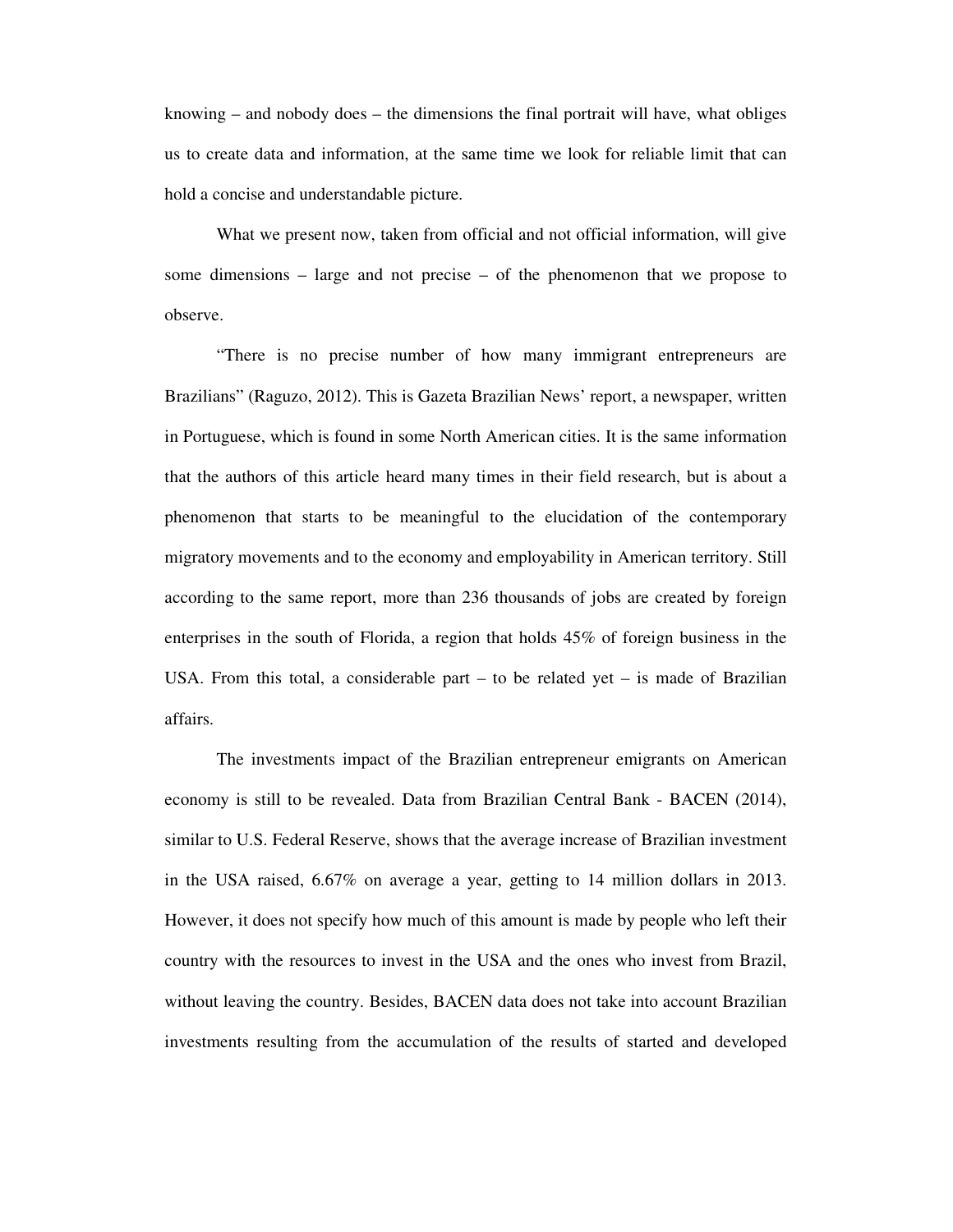business, in American economy, since these results belong to the American economy itself.

 Fourteen million dollars is a meaningless amount to an economy like the American one. Despite this, Brazilian partners of an economy assessorial enterprise in Orlando assure to these researchers that they have denied enormous purposes from Brazilian investors without certified origin. If the investments that come from all parts were accounted, the amount could reveal to be greater than that (14 million dollars).

 Data quoted in the Final Report of Brazilian Immigration Parliamentary Commission of Inquiry (Republica Federativa do Brasil, 2006, p. 26) inform that between 1.8 and 2 millions of Brazilians lived in the USA, almost half of the whole number of Brazilian immigrants around the world. Report from "Veja Magazine" (1996) relates that the Brazilian community in Florida increased 20% a year, between 1990 and 1996, more than any other Brazilian metropolis, and estimated that 200.000 Brazilians lived in that state, in 1996. Today, according to "IstoÉ Magazine" (Delboni and Barboza, 2014), there are 250.000 Brazilians living in Florida.

 Due to a great effort of Brazilian Consular Staff in USA, 112.252 Brazilian voters were registered in this country, being Miami General Consulate – that holds the residents in Florida, Puerto Rico and Virgin Islands – responsible for the emission of 22.294 election documents, the largest number of Brazilian voters in the USA. The number of Brazilian voters registered in Miami Consulate is superior to the Italian one (21.168), German one (18.113), and to all the other countries that know Brazilian immigration, except for Japan (37.638) and Portugal (30.910) (Barbosa, 2014).

 As a result of the great number of irregular migratory situations, probably we will never know the exact extension of the "Brazilian diaspora", except in Japan, a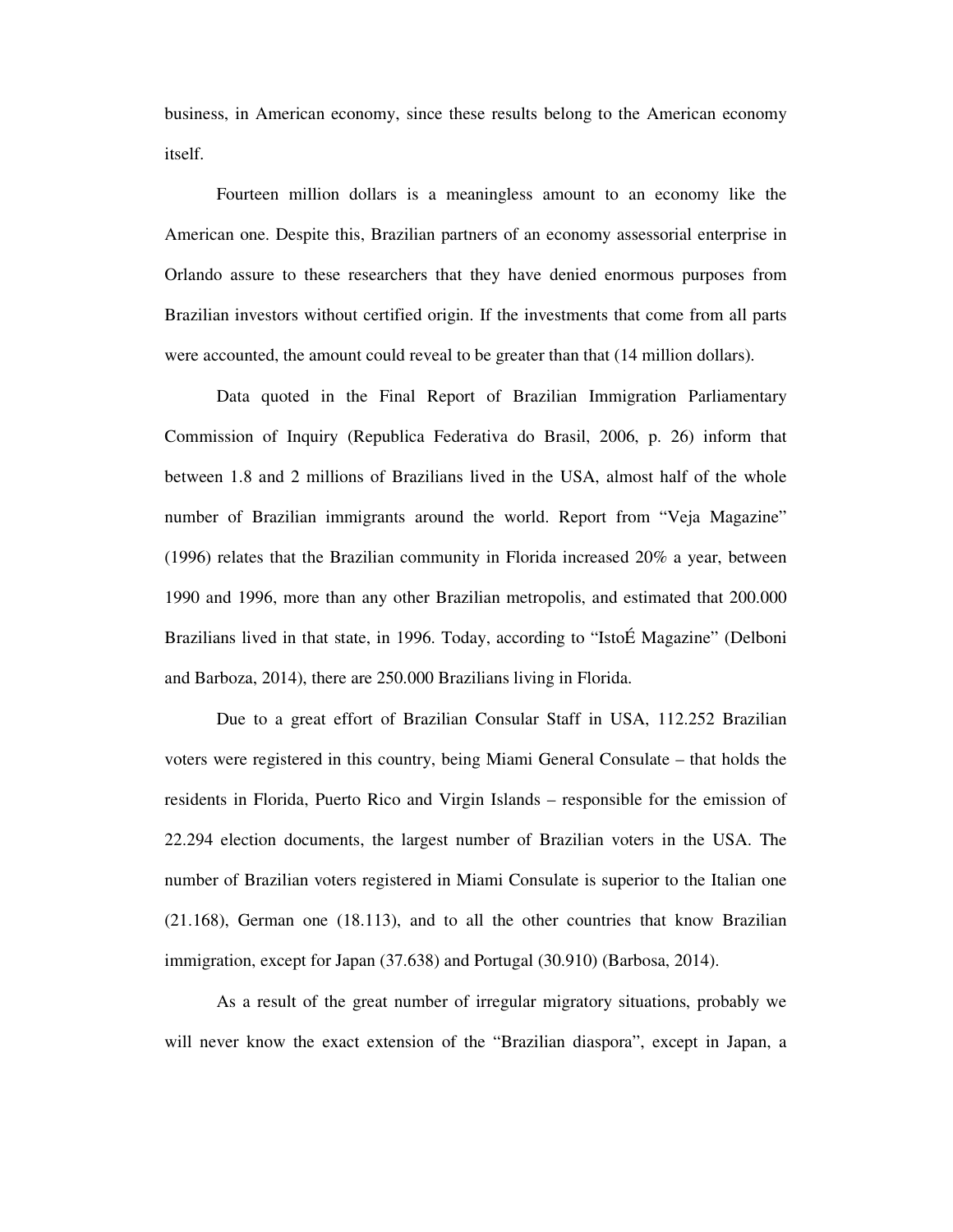country that controls the number of immigrants by means of employment contracts (Republica Federativa do Brasil, 2006, 2006).

 However, the increase and the sensible volume of Brazilian business, and the jobs created, have stimulated efforts towards quantification, as well as the enlargement of the volume of information about competitive and market conditions. The Brazilian Business Group, founded in 2006, intends to extend its work of census of Brazilian people in the south of Florida, including business and immigrant entrepreneurs' data. Meanwhile, the Brazilian Confederation of Shopkeepers Directory – CNDL – has been accomplishing "Mission Florida", whose aim is to show Brazilian entrepreneurs the market conditions in the USA, through visits to the local retail companies. According to CNDL (2012), "Knowing new concepts, our retails will be able to choose new opportunities to their business without depending on high investments, but on a single change of attitude."

 In 2012, the authors of this article developed a research project, whose final aim is to explain the factors that guide Brazilian entrepreneurs in a process of internationalization, which does not have, necessarily, its starting point in export goods manufactured in national territory. The project focuses on the citizen that emigrates and settles business, characterizing a new way of business internationalization not yet considered by the usual way of internationalization, to which we will dedicate some lines in item 3, as follows. More ahead, in item 4, information and preliminary analysis of the project collected in our field study are exposed.

#### **LITERATURE REVIEW**

# **International Entrepreneurship**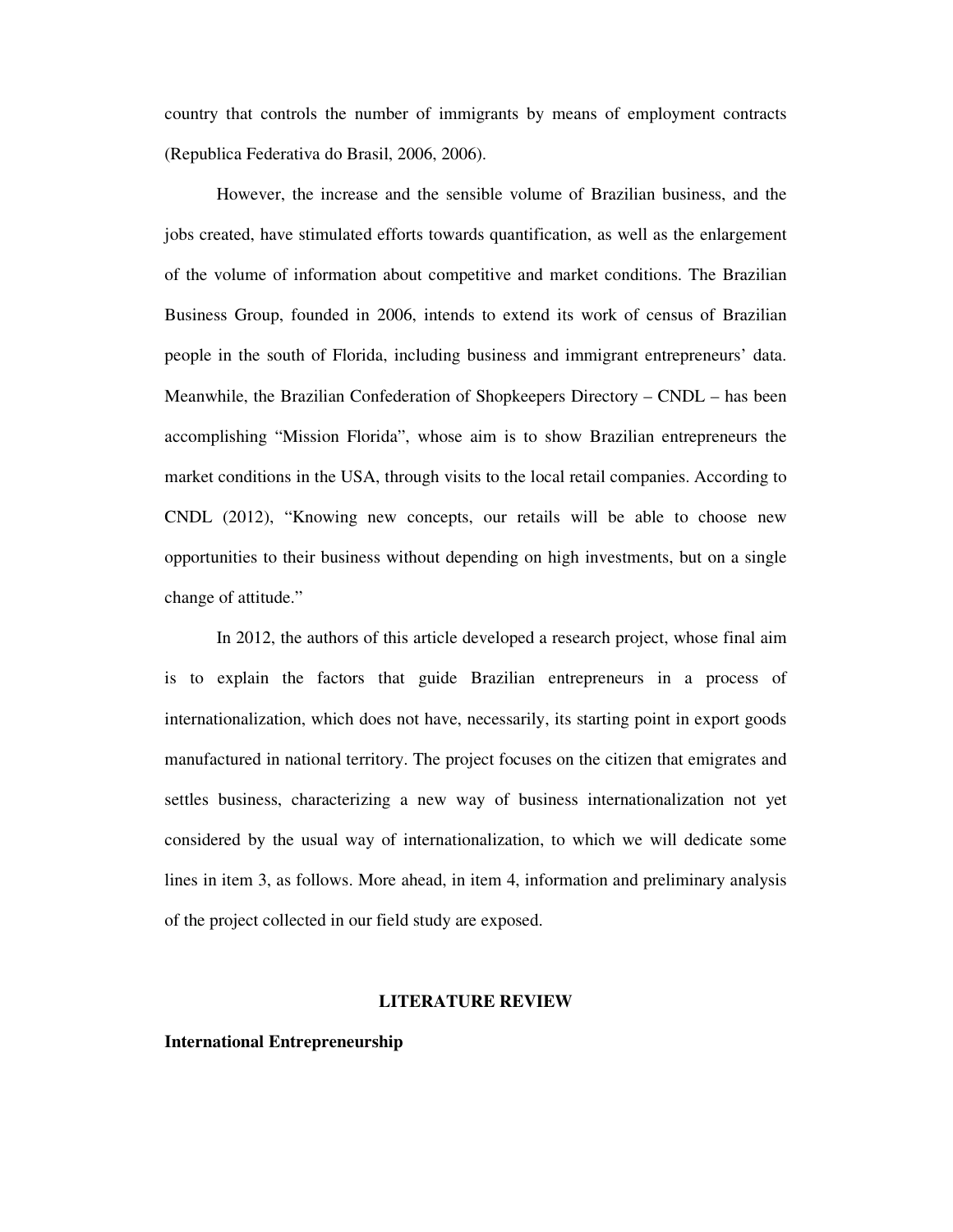We began our bibliography research reading some of the main Brazilian authors that had already studied the subject. So, we used two local instruments: Brazilian Lattes platform of Conselho Nacional de Desenvolvimento Científico e Tecnológico – CNPq and the articles base of Associacão Nacional de Pos- Graduacao e Pesquisa em Administracao – ANPAD.

This study guided us to some writers. So, by reading the texts we were to identify two important aspects for the study: the identification of the mains themes about internationalization and the mapping of the main international authors. We pointed out, for instance, the revision performed by Dalmaro (2006) that showed a range of studies about the theme, highlighting works on the development of the theories on international entrepreneurship, the relation between innovation and internationalization and the appearance of Born Globals.

The study of the theories and the models of internationalization helped us to organize an initial questionnaire to the field research and, in future time, it will be the conceptual basis to the critical analysis of the theories of internalization. Following – considered that the main object of this article is to present a photograph of the Brazilian entrepreneurs conditions in Orlando – we will show the main approaches about the theme `internationalization`, which, far from being considered as panacea, it is known and accessible to scientific community.

It is possible to identify some considerations about internationalization since 1960`s, with studies about the internationalization process focused on the organizational behavior theory (Hilal and Hemais, 2001). This process of internationalization is regarded, since then, as a rational process based on increase and can be focused not only on the enterprise itself, which drains off its position in the origin country and searches for opportunities in abroad markets. But also on the entrepreneur himself, who sights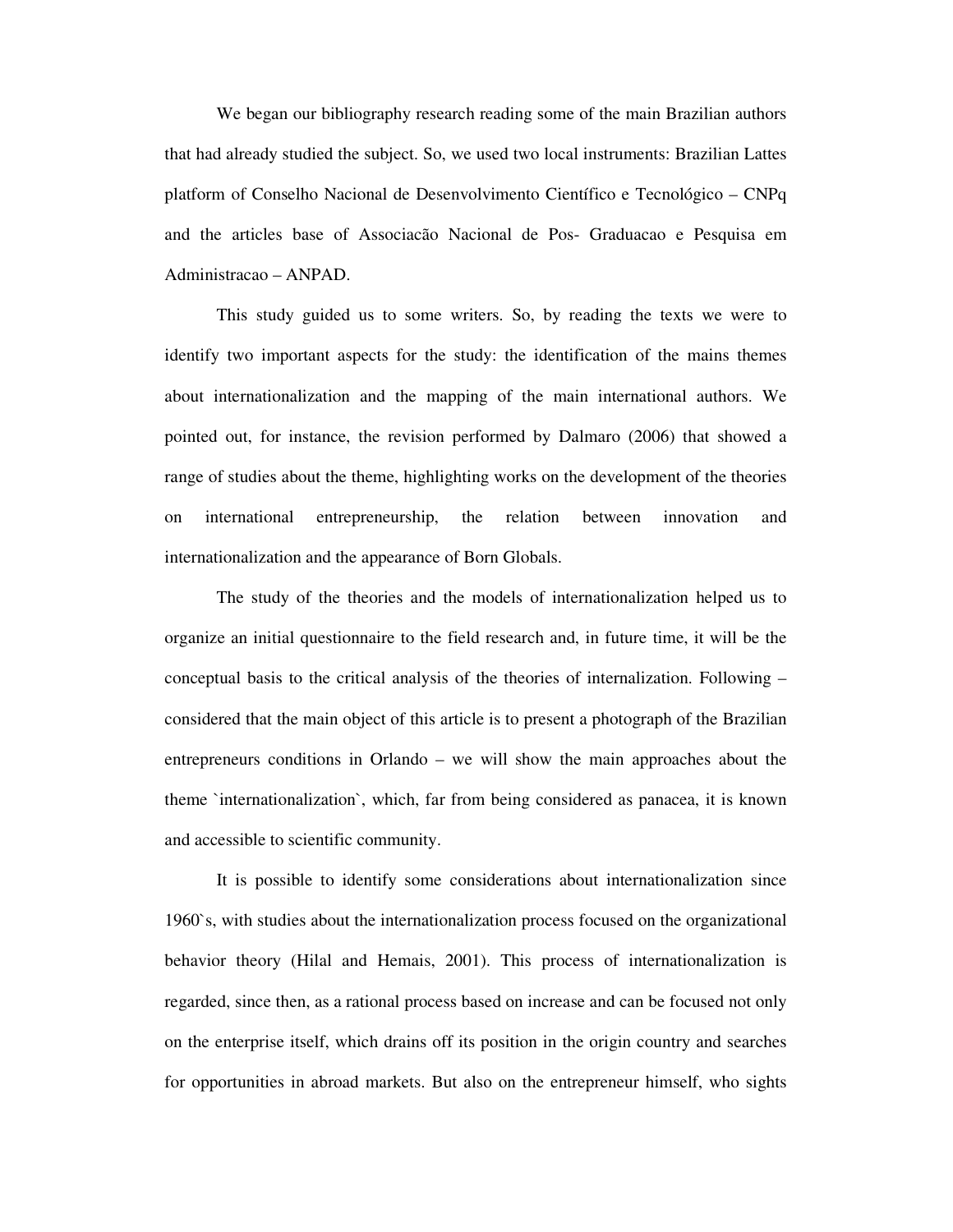the possibility of advantage or gains through networks and the possibilities to explore and develop new markets. In both cases, there are meaningful efforts from academia towards explaining the process of internationalization and creating models that can work as the basis for the next entrepreneurs minimize their trade risks.

## Theories of Expansion

The export is the simplest option for small enterprises to internationalize, but it offers little control over the international activities, bringing a performance in a level below the ideal one (Crick and Jones, 2000). However, studies on this matter involve other approaches and aspects, such as the innovative culture the enterprises assume in international markets (Knight and Cavusgil, 2004), or social relations that can help to identify opportunities abroad (Ellis and Pecotick, 2011).

Still on this matter, according to Holland (1999), the process of internationalization of an enterprise has basically three stages:

- Export
- Launching offices abroad
- Displacing production structure

## Economic Theories

According to the theory of the market force, huge monopolistic or oligopolistic firms use their structure to create market barriers. This strategy allows such a strengthening that the internationalization would be an action more easily executed (HYMER, 1960). This internationalization theory proposes to the transactional firms to go in abroad market by means of direct investments, instead of license, when they have differential advantages in relation to other firms (COASE, 1937).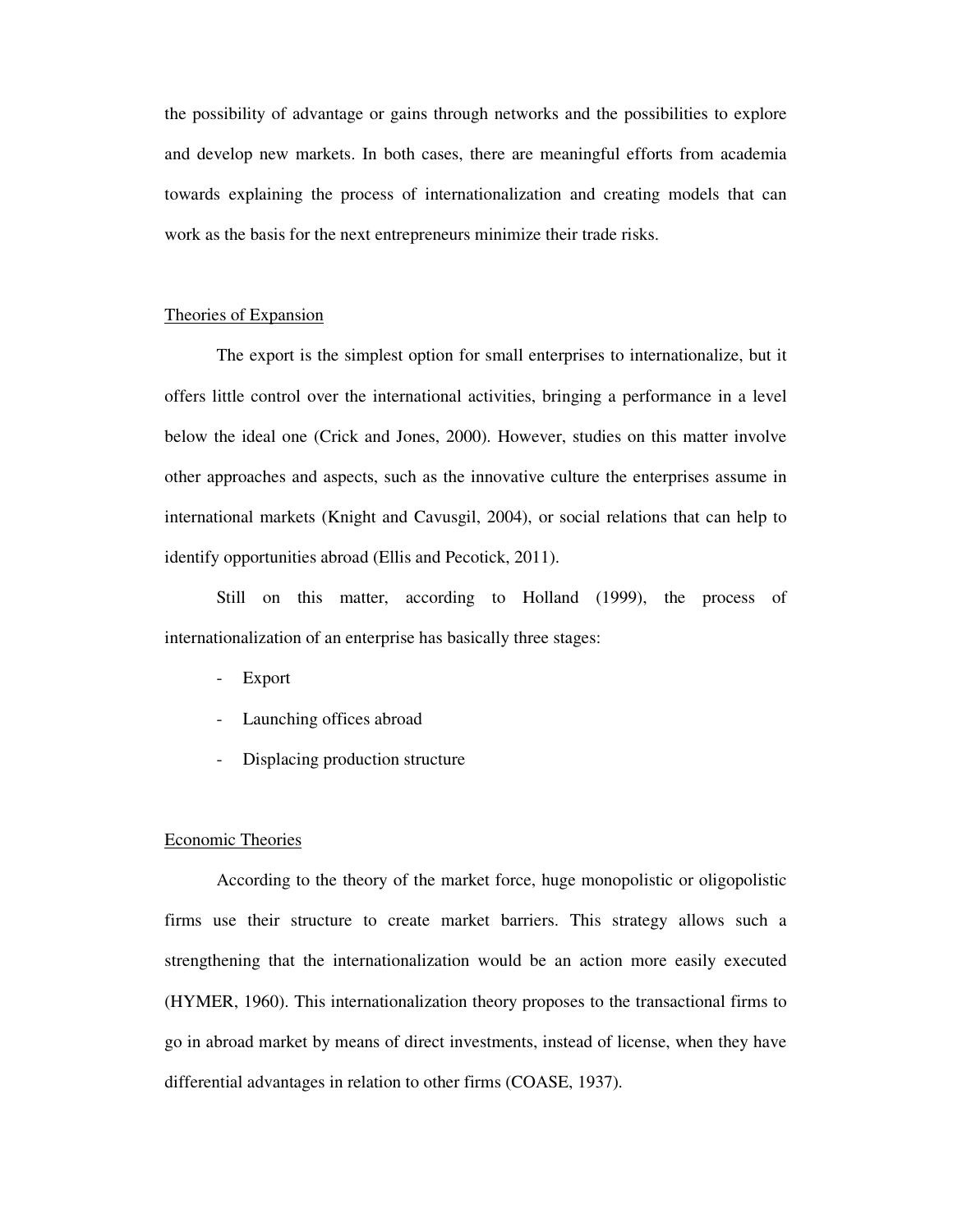Another version – the eclectic paradigm theory – to the economic theory involves the internationalization of production and looks for a differential over competitors, instead of giving their rights in to other firms (DUNNING, 1977).

## Behavior Theories

Uppsala's model is the one in which the process of internationalization happens in a gradual way, oriented by the psychic proximity, from the amount of knowledge the entrepreneur takes from the abroad market (JOHANSON & VAHLNE, 1977). This model was divided into two lines: the first would be the one of the traditional model, which is based on the experiences of the internationalization through smaller psychic distances, for they would present less linguistic and cultural differences, for instance.

The other one includes the internationalization in Networks, which involves business whose process occurs in relationship network that help and minimize risk, working as a support to a new firm (JOHANSON  $&$  MATTSON, 1986). In this way, these bonds of relationships and social interactions among the entrepreneurs, not necessarily the psychic distance, would determine the success of the process of internationalization.

In McDougatt and Oviatt's theory of international entrepreneurship (2000), we have a more comprehensive work involving fundamental aspects, such as commercial management, competitive advantage, prices and resources in other country, besides the combination among innovation, proactivity and risk aversion. These authors point out that there are four types of international enterprises trading startups, multinational dealers, geographically focused startup and global startup. They also indicate that the enterprises have different advantages and speed to the internationalization, determined according to 4 forces: viability, motivation, mediation and moderation. So, the concept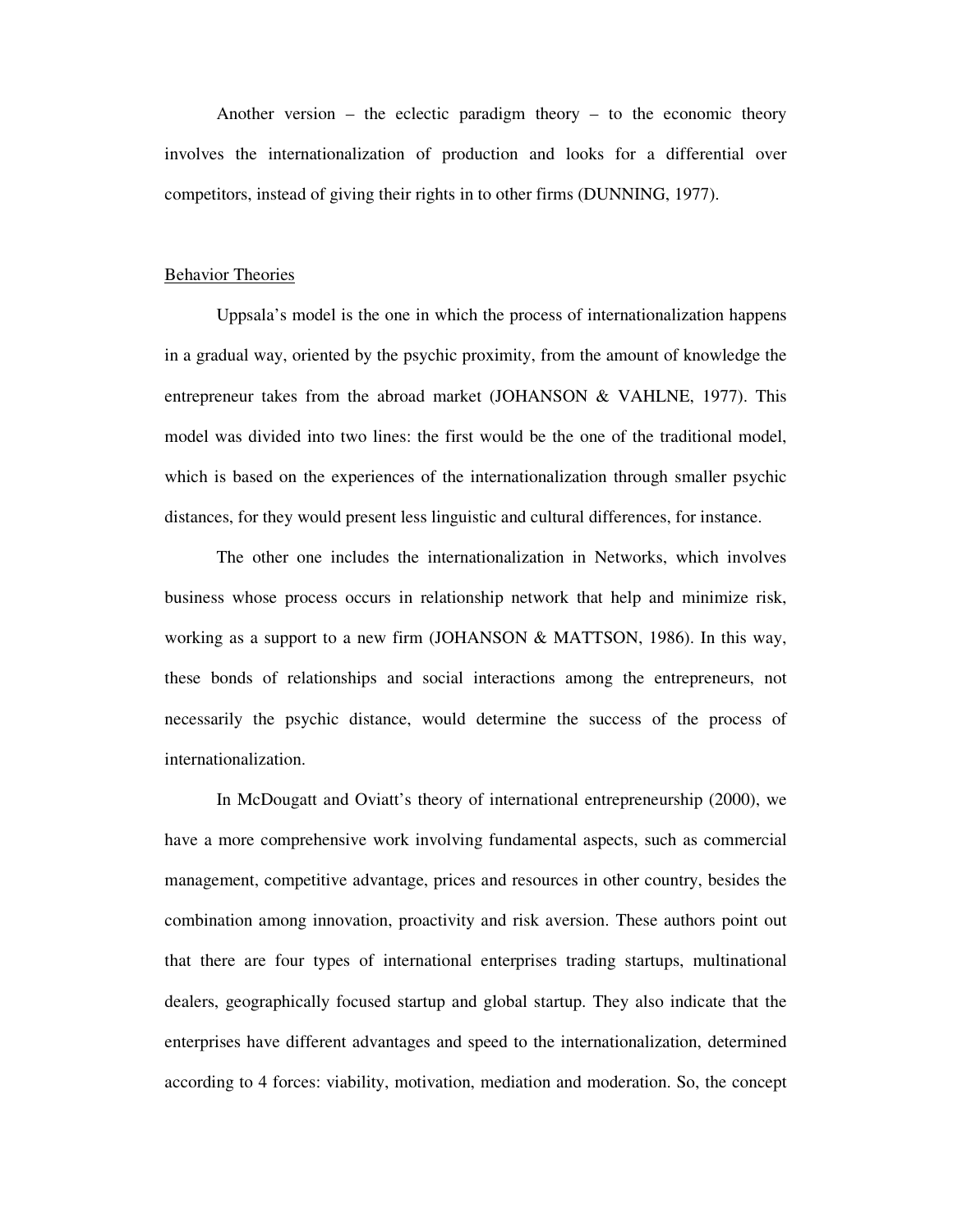is turned to the analysis that the entrepreneurs have in relation to an opportunity of international expansion and the use they make of it.

## Born Global Theory

McDougall and Oviatt (1994) analyzed 24 studies of enterprises that have challenged the traditional theories of entrepreneurship, once they had different characteristics of internationalization, compared to multinational enterprises and the ones already settled in the local market. According to Dib (2008), born global are enterprises founded after 1990, holding international activities for a period between 2 to 15 years after their foundation, with a percentage of revenue coming from operations abroad (between 5% and 75%) and market comprehension (two or more international markets).

## Cultural Adaptation Theory

Transcultural adaptation is defined as the degree of psychological comfort in different aspects involving the immigrant life in the destination country (BLAK, 1988). This author analyzes the adaptation based on three main aspects: degree, way and facets. In relation to the degree of adaptation, four stages are revealed, presented by the U-curve. It begins with the period of enchantment and gleam, due to the novelty of the new country, going to the period of frustration and hostility, as a result of cultural conflicts. The curve passes by the period of stress reduction, for having acquired more linguistic skill and locomotion, to end in the adjustment, when the one presents the capacity to live in an ambient efficiently and with no anguish (BLAK, 1988).

Being fundamental for the theoretical enrichment of the Internationalization of Business, the study, resumed above, did not supply us entirely for the purposes of this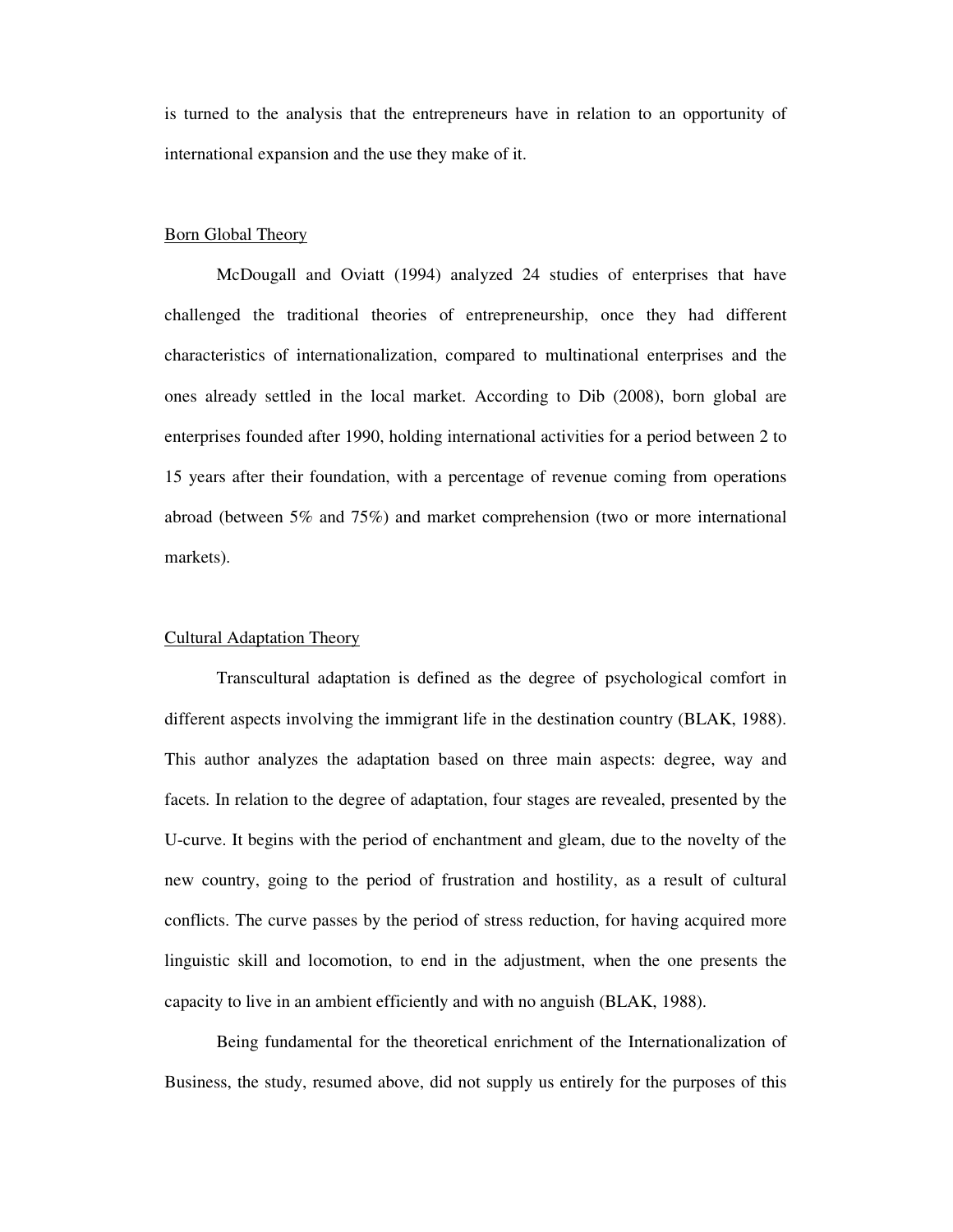article. Probably, it will be necessary to have an additional investigation in the theory of human migrations area, in which we can insert entrepreneur bias, proposing a new model of internationalization.

## **Orlando City**

Worldwide known for being the seat of huge theme parks and resorts – along with its neighbor Kissimmee – Orlando city holds a fix population of less than 250.000 inhabitants. It is, however, one of the most visited city in the world, having received more than 50 million tourists a year, in average, in the last decade. From these ones, the number of Brazilian tourists exceeds a million a year. In spite of this, the city works. Except for the height of the season period, you can find parking places in malls, parks and resorts, the traffic is normal and all of the 100 thousand hotel units are able to hold their millions of visitors. Its International Airport (MCO) is the 13th busiest one in the USA and the 29th one in the world. One of its attributes is the important industrial and technological Center. The metropolitan area holds a business set focused on digital media innovation, agricultural technology, aviation and software design. Over 150 international enterprises, which represent about 20 countries, have offices in the county. Today, Orlando has the 7th largest research park in the country: the Central Florida Research Park, with more than 1.025 hectares (4,15 km²), besides being an important military navigation simulation center, developing and applying simulation projects for Army, Air Force, Navy and Coastguard.

A vital part of local economy is Tourism. Orlando is the basis area of Walt Disney World Resort, Universal Orlando Resort and Sea World. The convention industry is also important to its economy. The Orange County Convention Center, enlarged for more than 200.000m² of room of expositions in 2004, is now the second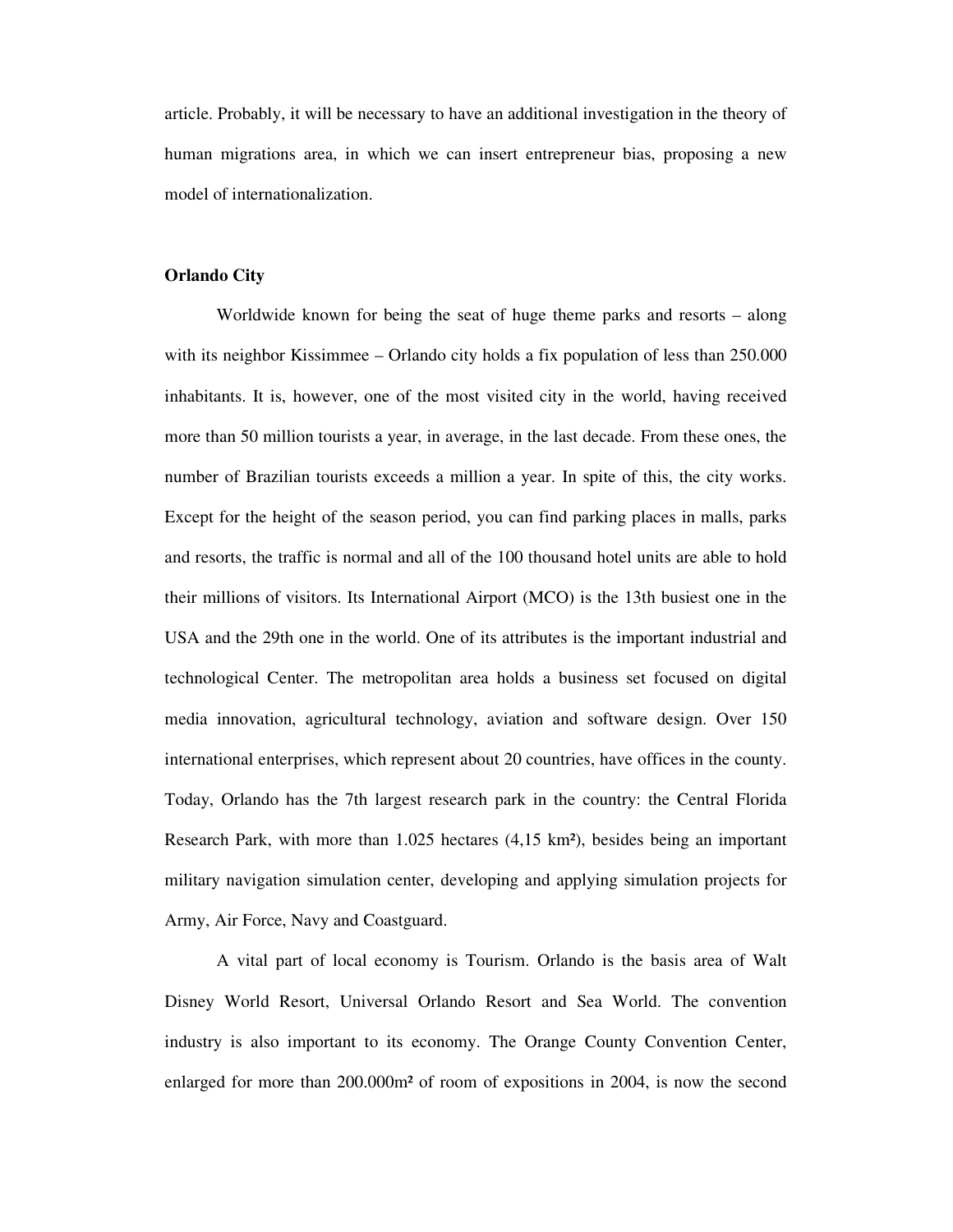largest complex of conventions, concerning space in the USA, losing for McCormic Plaza, in Chicago, only.

According to Forbes Magazine (Murray, 2012), Orlando has got the second place in greatest number of rooms rank in the USA, coming right after Las Vegas. It is also one of the busiest American cities, concerning conferences and conventions. Historically, accommodations in Orlando are demanded by low-income families, but there are also luxury hotels, like J W Marriott Orlando or Ritz-Carlton Orlando Grand Lakers.

Talking about cultural production, Orlando seats the Florida Cinema Festival, which takes place in different parts citywide, and is one of the most respectable local cinema festivals in the country, attracting beginner filmmakers of the whole world. The city is very popular among independent filmmakers and the incentives of Florida State have contributed to increase the number of movies that are made in Orlando and in other cities of the state, too.

The city also has an expressive number – not accounted, yet- of Brazilian residents and entrepreneurs and, due especially to this, it was chosen to be the basis of the first phase of the research, which we are going to relate. Some other facts that contributed to this choice were the concentration of Brazilian business alongside of International Drive, its most famous avenue, and the travelling costs for the researchers.

#### **METHODOLOGY**

 There are diverse classifications for the scientific researches that usually adopt their won elements for categorization. Especially in the present research we are convinced that it is a basic research, specifically for adopting the concept of Frascati Manual, edited and kept by Organization for Economic Co-operation and Development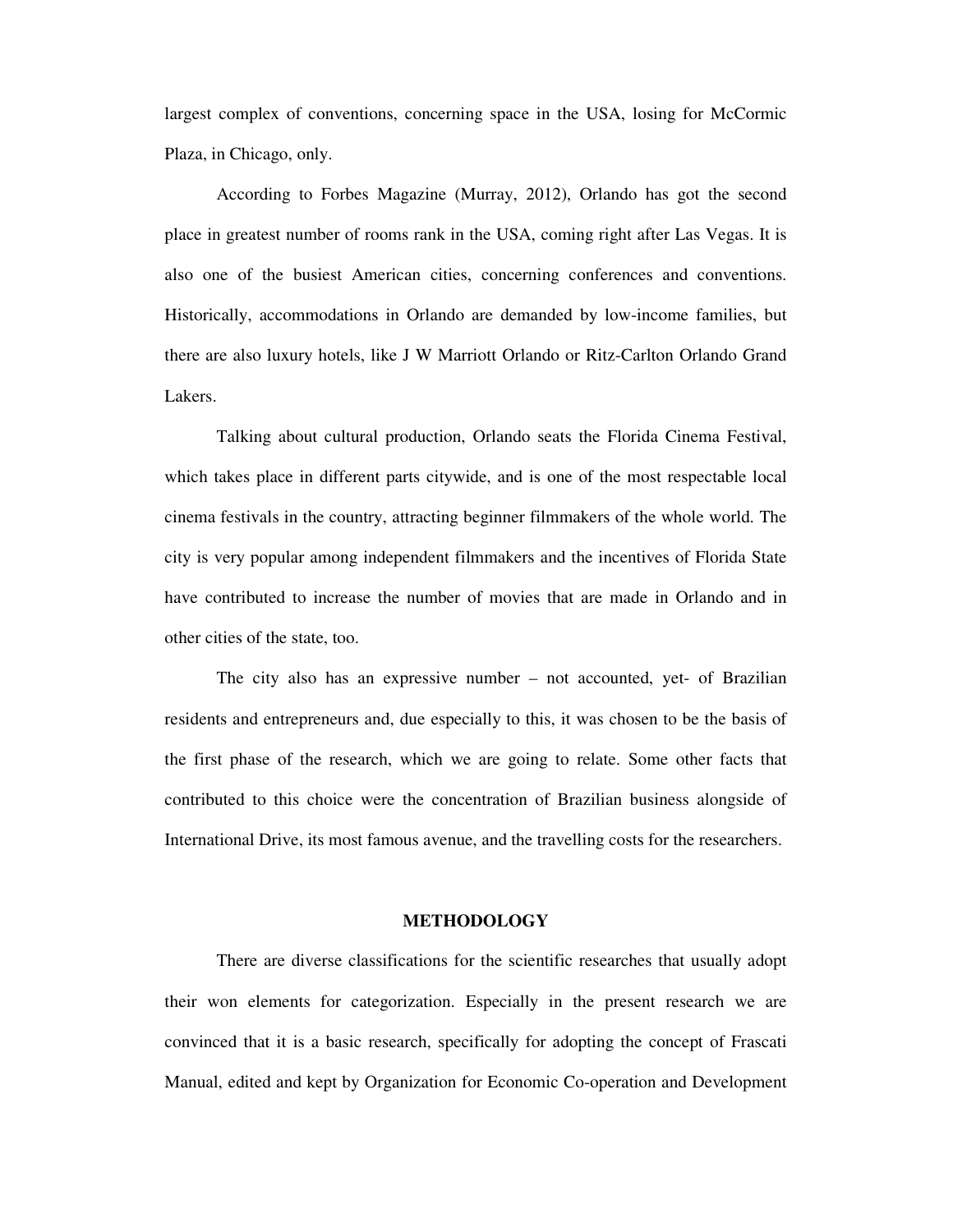– OECD. This manual describes the basic research as "an experimental or theoretical work undertaken primarily to acquire new knowledge of the underlying foundations of phenomena and observable facts, without any particular application or use in view" (OECD, 2002, p. 77).

 Just to remind that the main objective of this article is to expose the result of a basic research, we pass on to the description of the observed results, aiming, in a second place, at the identification of the hypothesis to be explored in future works.

 The first phase of this research project involved data and information collection, presented in this article. Its objective is mainly to bring elements related to size of business, number of employees, origin and profile of workmanship, schooling, adaptation, level of quality in products, attendance and aggregate services.

 The enterprises initial mapping was performed by Brazilian supported local sites and Brazilian local newspapers. This initial sounding put in evidence experience business activities, but not the enterprises population, something these researchers were hopeful to get by the first visit. But today, after four visits, it is still unknown. In this first survey, 266 firms and institutions distributed mainly in areas of Foods, Leisure, Retail Trade, Health and Welfare, Home and Construction, Schools and Courses, Churches and Associations were identified.

 Afterwards, the research group planned and organized the information collection instruments. In view of the exploratory nature of the first phase, we decided for a structured questionnaire, associated to semi-structured interviews, avoiding an invasive questioning in relation to the respondent. The first instrument aimed to get quantified and objective information and the second one was able to provide some ethnographic inferences of the population, but they still need analysis. Tue questionnaire was divided in theme areas, mainly related to business administration – basic activity, financial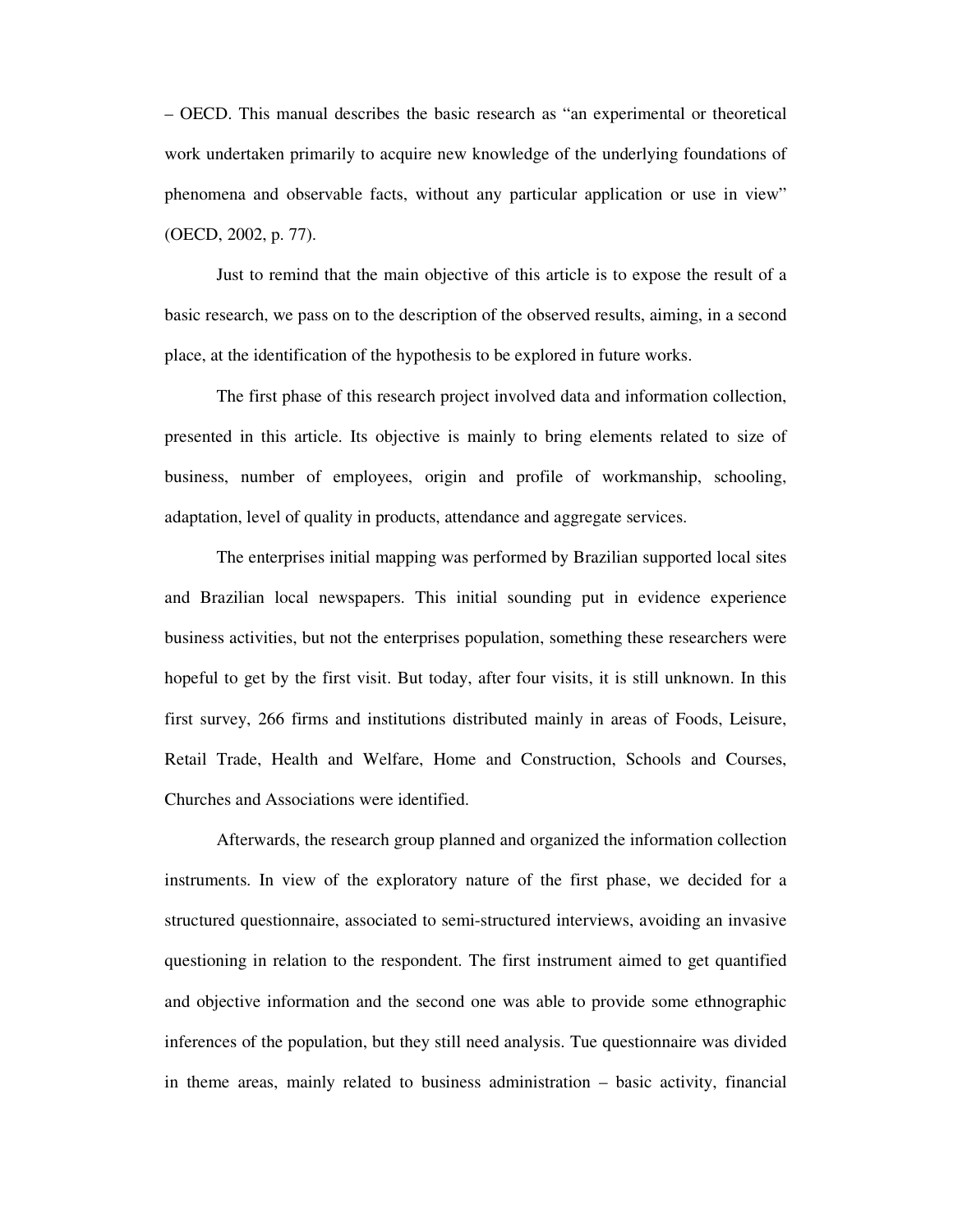management, marketing, human resources, purchasing and inventory – but it also included data that gave personal information about the entrepreneurs, such as attitudes and managerial skill, age group, schooling, migration time and some others.

 Previously two entrepreneurs were contacted – the ones settled in the city for over twenty years – who were ready to contribute as informers, to whom we owe so much for the indications and presentations of potential respondents, tactics of approach and reliance acquisition by the interviewed people. In some cases, the entrepreneurs agreed to give answers only after personal and detailed information about the intentions of the project presentations. We felt that they were trying to avoid indicating the Yellow Brick Road for possible future competitors.

 The first impression that we had by the first visit, in October 2012, was that there is a low degree of Association among the entrepreneurs, showed by the difficulty of Brazilian people to get organized in only one class of activities, even with only one ethic group. This is completely different from the situation of several Spanish immigrant groups in that area, in a general way. There are Brazilian associations, like the Chamber of Commerce – it is our main reference – and some Clubs and Professional Groups. However, they work in an isolated way, losing social, economic and political force, obviously. Unlikely to what seems to happen in Boston region, for example – where we find indicators of great collective venture and high ethnic organization – Brazilian entrepreneurship in small business in Florida seemed to us to come from individual initiatives and held by people with high degree of self confidence and little risk averse.

 It is considerable the dependence of most of business on Brazilian tourism. The call is so strong that we can find some shops with names in Portuguese and Brazilian flags on the store windows, whose owners were from Argentina or India.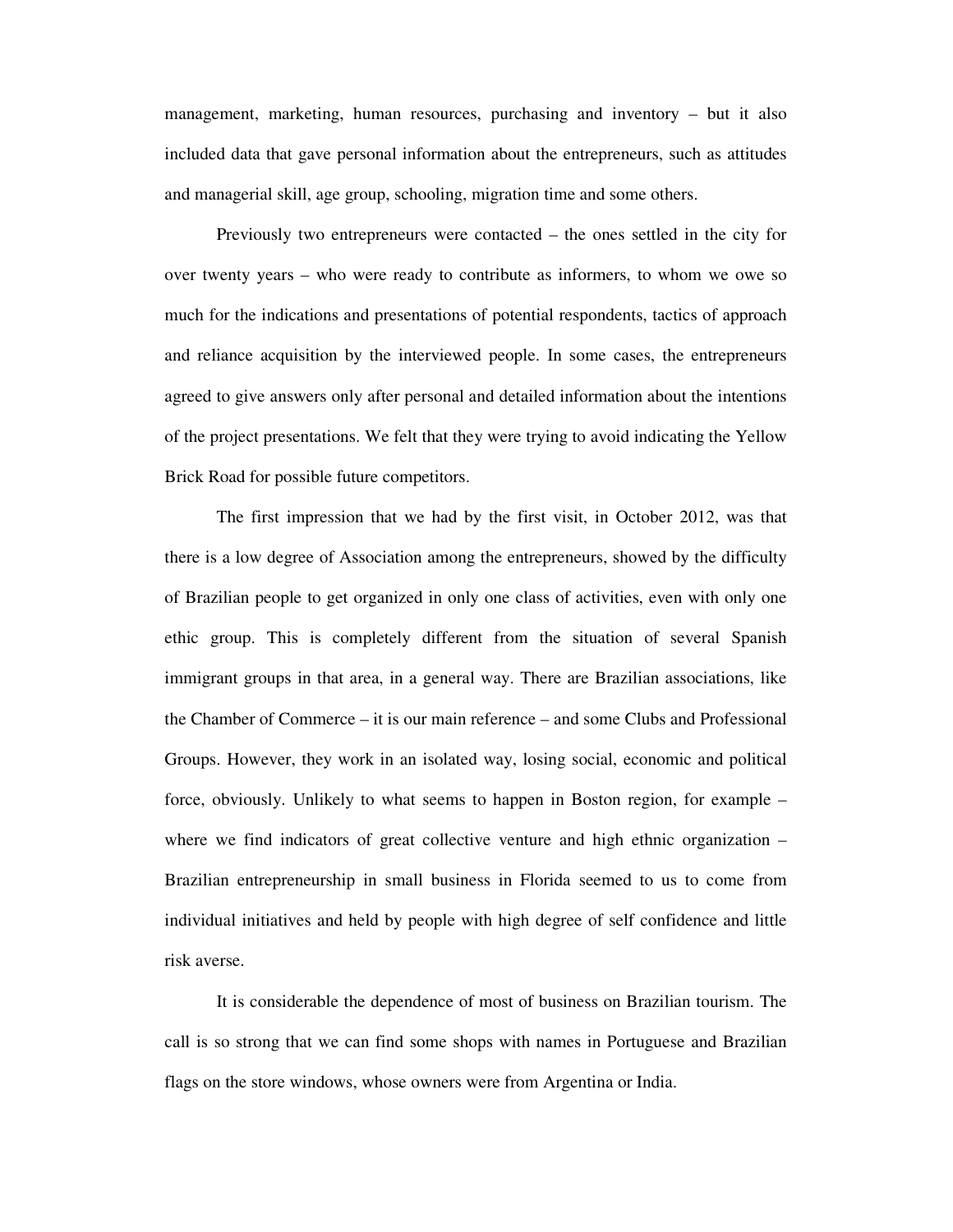Since the first phase of the works, it was possible to verify the need for a theoretical section of research in Internationalization of Business and/or International Entrepreneurship that fulfilled immigration theme. It is really meaningful in the researched sample the presence of entrepreneurs who were there due to the opportunity to leave Brazil. This motivation seemed greater and more intense than the entrepreneur purpose to enlarge his business economic success in the origin country, as the theories of internationalization suggest.

In 2013, after analyzing initially collected information, a second questionnaire was elaborated, free from questions that were not necessary, after analysis of the exploratory phase, but compatible to the first one, in order not to endanger the consolidation of the quantitative data. In the second visit, in November 2013, the works took place more easily due to two factors, the first one, the experience acquired by the researchers, and the second one, very important and revealing, the overtaken of the distrust from local Brazilian business community, which was found in the first travel. We attribute the minimization of the distrust to factors like keeping in contact through e-mail, the divulgation of the information on the site of the present research project and the return of the researchers, who began to be known in the local social ambient, reliable condition typical of Brazilian people relation system.<sup>1</sup>

 On the second stage, about 28 entrepreneurs were interviewed. The data put together with the first 12 questionnaires were studied and presented some correlations.<sup>2</sup> With the assembled information in hands, we started a series of debate within the

l

<sup>&</sup>lt;sup>1</sup> In the pause between the first and the second interviews, the researchers tried to augment the information collection through internet, using a model specially designed for this. However, there was very little return, even from the entrepreneurs previously contacted and asked to answer a questionnaire by internet.

<sup>&</sup>lt;sup>2</sup>We considered the sample satisfactory. Although the total researched population is unknown, it is small and finite.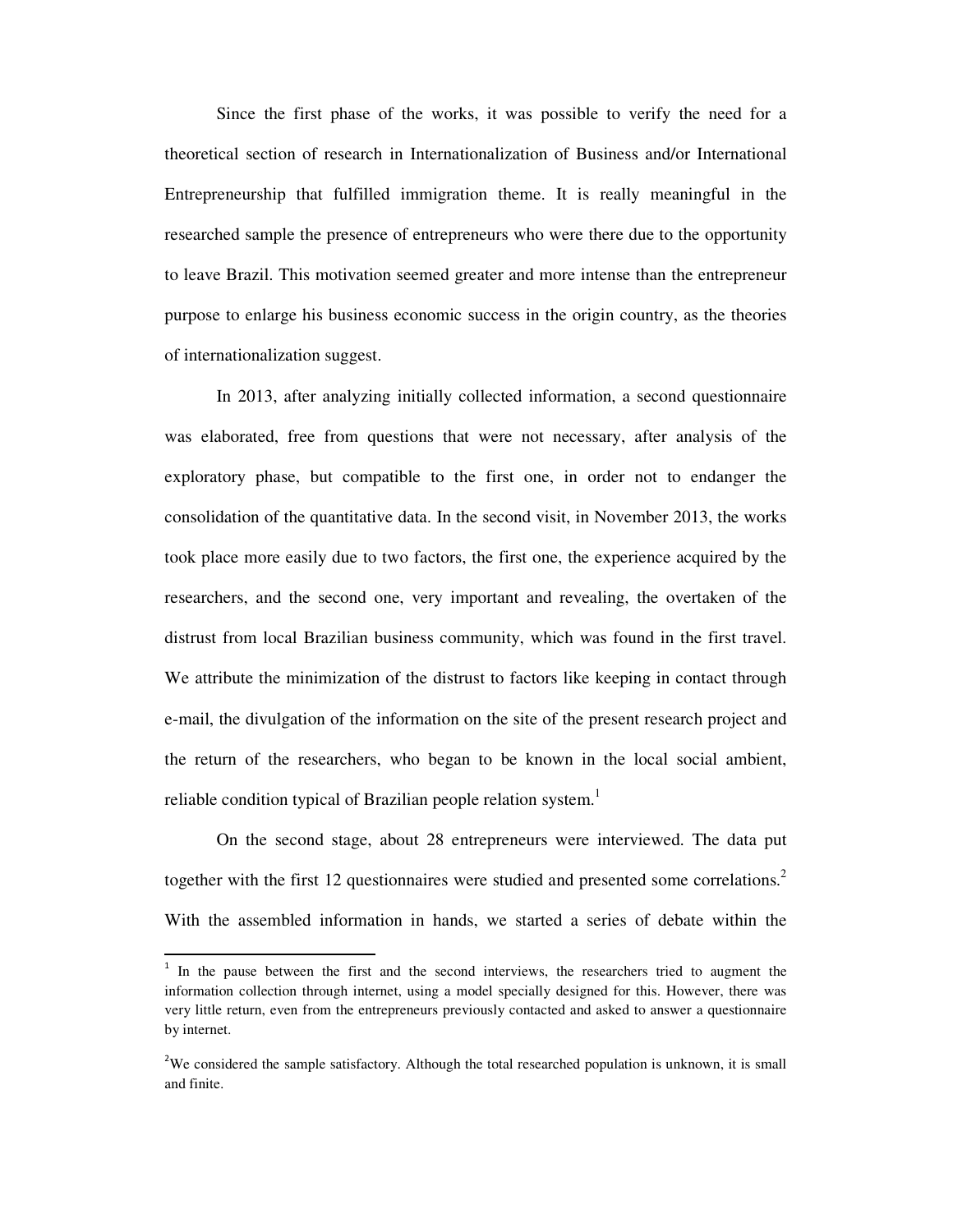research group, which culminated in realizing the need of one more interview. This occurred in May 2014, with interviews less dependent on a pre established questionnaire, of which only some entrepreneurs took part, mainly those living in the USA for longer time, with greater participation in Brazilian business community organizations, as well as professionals specialized in migration and tax and labor issues in the USA.<sup>3</sup>

## **Data Analysis**

 $\overline{a}$ 

The sample is made of individual entrepreneurs in retail business, food, services and journalism, but the first type predominates.

# **- Age Group**

 Preliminary information and bibliography research done before the first visit made the authors formulate the hypothesis of the existence of two distinct groups: the first one formed by young entrepreneurs that would have arrived at the USA porting complete college degree and already being business people. The other, presumed to be formed by older entrepreneur people that would have arrived at the USA in the decade of 1980, and established as workers of some other firms to, then, have their own business. The information was:

| Interval            | %       |
|---------------------|---------|
| From 21 to 30 years | $7.4\%$ |
| From 31 to 40 years | 33.3%   |
| From 41 to 50 years | 18.5%   |
| From 51 to 60 years | 33.3%   |
| From 61 to 70 years | 3.7%    |

<sup>&</sup>lt;sup>3</sup>We had a fourth visit in September 2014, when we interviewed the General Consul of Brazil in Miami and some others Brazilian entrepreneurs in Pompano Beach and Miami. However, the information collected this time, by means of interviews in Pompano and Miami, is still under analysis and does not take part of this article.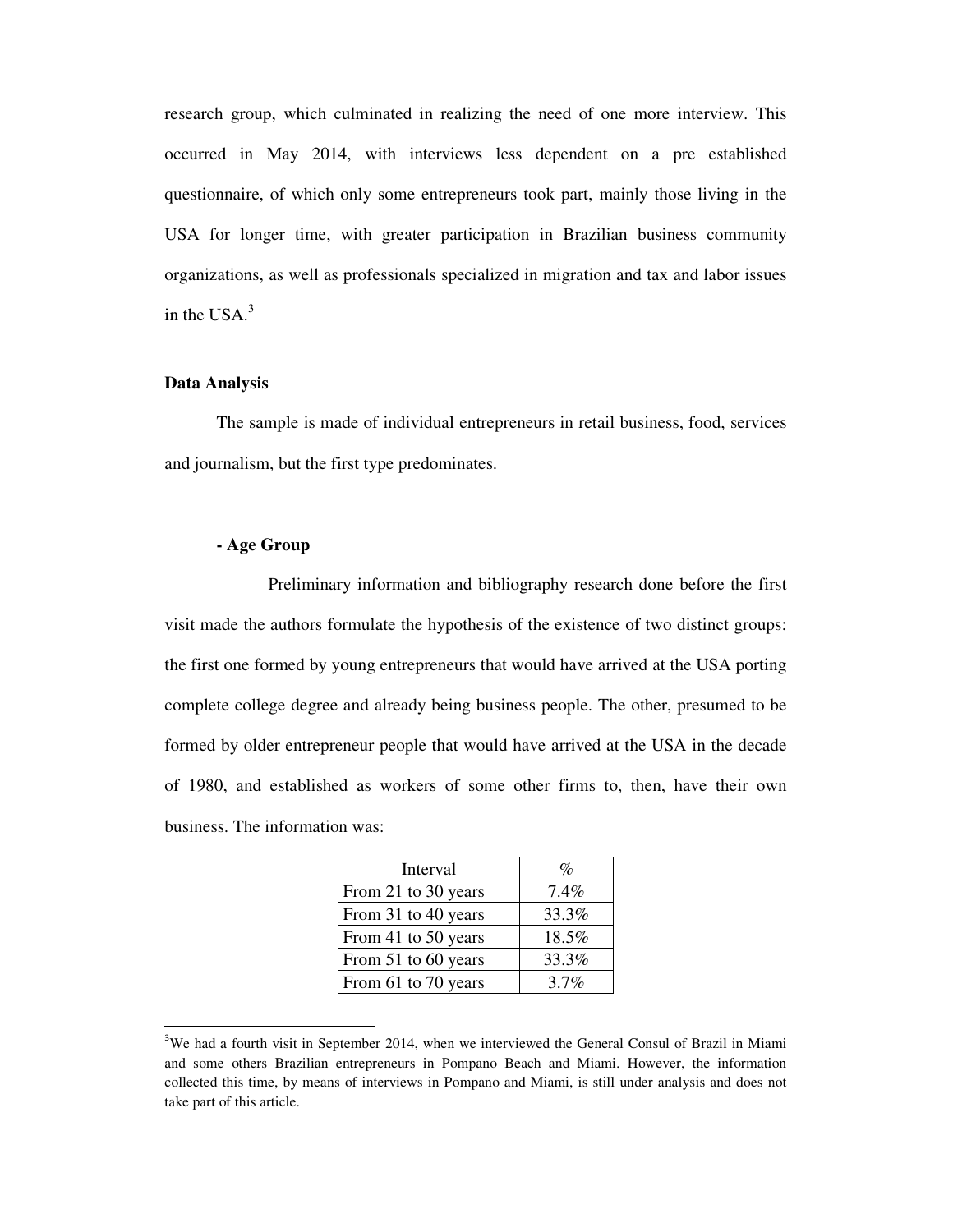| From 71 to 80 years | $3.7\%$ |
|---------------------|---------|
|---------------------|---------|

 In fact, this information allows us to classify the groups as mentioned above. However, once we correlated the age group data with the members of the group, the hypothesis did not confirm. The average age in both of the groups was practically the same, 47 years old. The standard deviations were also very close.

# **- Emigration Time**

In the sample, the average time of emigrate from Brazil to The USA is of 12 years.

# **- Formal Education/Schooling**

The level of the formal education in the sample is surprisingly high, with a bit more than 70% of the entrepreneurs having complete college degree and/or graduation degree. We did not identify in the sample cases of schooling, at the mentioned levels, obtained in the USA. However, further information show that there are Brazilian entrepreneurs with formal education obtained in the USA, especially graduation level.



## **- Correlation between Formal Schooling and Time of Emigration**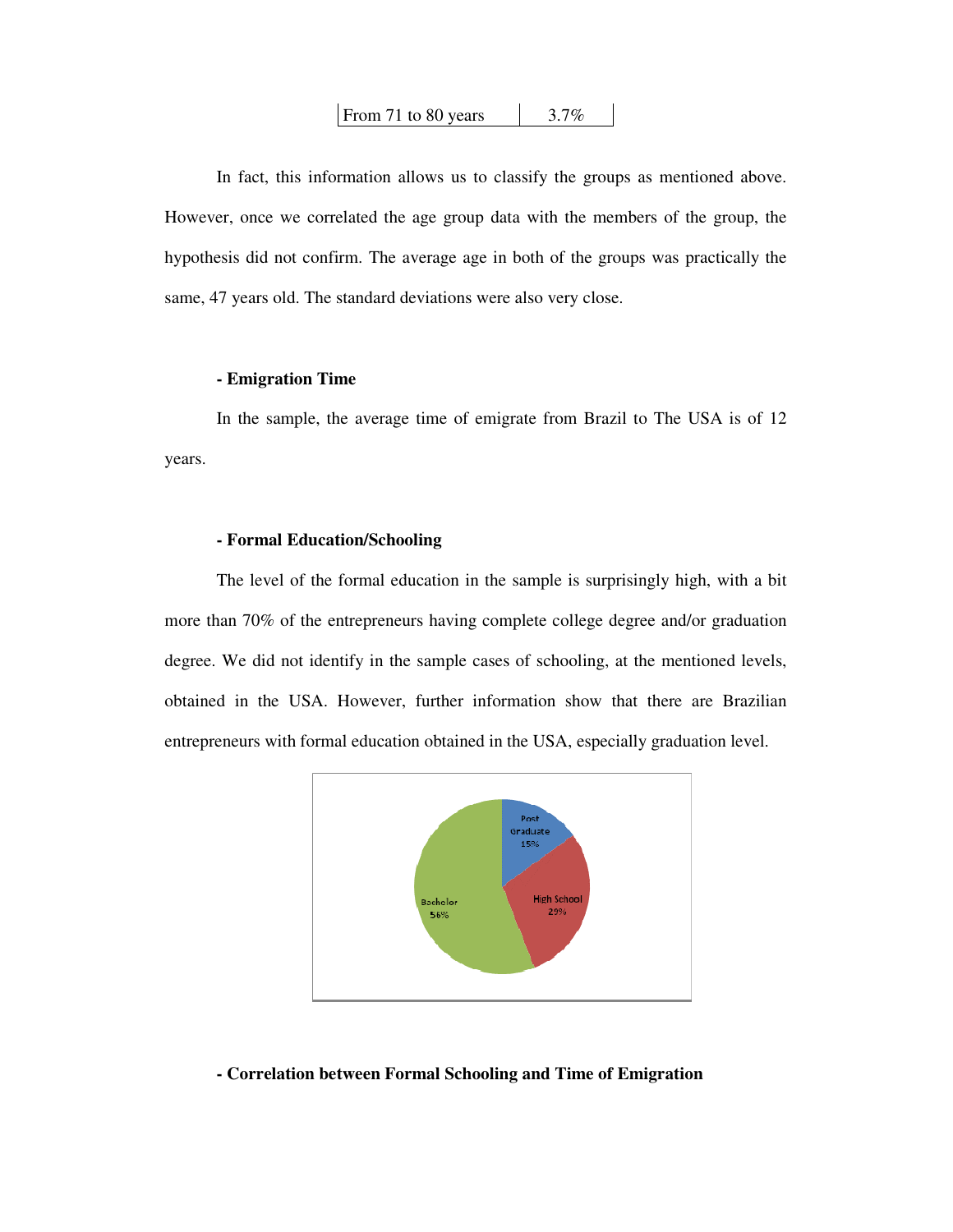Another hypothesis formulated before was that there would be more people with more schooling time among those who have less time in the USA. Yet, we got the following data,

 - The index of total correlation between schooling and time of emigration in the sample is  $-0.03$ , that is, there is no correlation between these variables;

- People who arrived at the USA only with the high school degree were in the country for 14.88 years, in average, with standard deviation de around 10;

 - The ones who arrived at the country with complete graduation course were in the country for 10.87 years in average, with standard deviation around 7.5;

 - Those who arrived at the country with graduation course level were in the country for 17 years in average, with standard deviation around 14.

 Again, the hypothesis cannot be confirmed by the data in the sample, once there is no total correlation between schooling and time of emigration, and the highest schooling level is among those who have higher average time of emigration, although presenting a higher standard deviation.

#### **- Correlation between Occupation and Time of Emigration**

The correlation of data of the sample among these variables demonstrates that people who already hold business appear among those with minor average time of emigration. The ones known as *adventurers* (with no perspective of work) appear among those having higher average time in the USA.

| Which status arrived in the USA? |                         |
|----------------------------------|-------------------------|
| How                              | Time in the USA Average |
| As an entrepreneur               | 8.4 years               |
| Whit a job                       | 14.8 years              |
| No job prospects                 | 15.5 years              |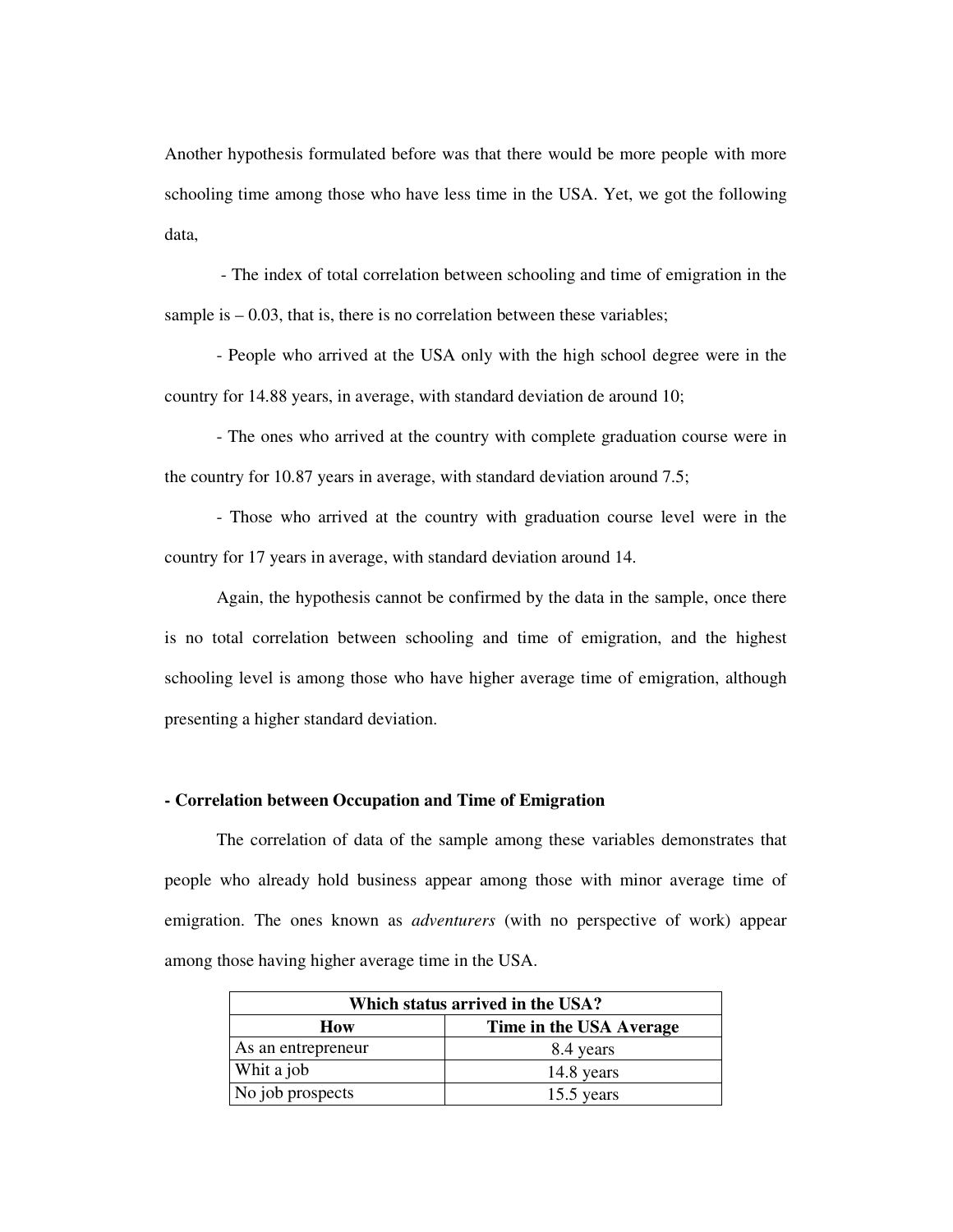We must notice that the sample is entirely made of people who are entrepreneurs at the moment, including the ones who arrived at the USA as workers and those *adventurers* who became entrepreneurs. The data corroborate the personal perception of many of the interviewed people, who pointed for a `new generation` of people arriving at the city of Orlando as entrepreneurs, revealing a kind of change in Brazilian emigrant profile, from *adventurers* to *entrepreneurs*.

# **- Occupation in Brazil before Emigrating**

| Didn't work              | 10.7% |
|--------------------------|-------|
| Formal entrepreneur      | 53.6% |
| Government employee      | 7.1%  |
| Informal entrepreneur    | 3.6%  |
| Private company employee | 25.0% |

 More than half of the respondents (53.61%) were formal entrepreneurs in Brazil. But, if we remove this amount from the sample and check their occupations when they got to the USA, we will find surprising data.

| Just ones that were businessmen in Brazil:<br>Which status arrived in the USA? |     |
|--------------------------------------------------------------------------------|-----|
| As an entrepreneur                                                             | 56% |
| Informal employee                                                              | 13% |
| No job prospects                                                               | 31% |

 Most part of those who were entrepreneurs in Brazil held this condition in the USA. Nevertheless, around 44% of the ex-entrepreneurs in Brazil seem to have decided to face life in the USA initially without this condition, with high percentage of *adventurers* (with no work perspective). We shall notice, once more, that all of them are entrepreneurs today.

# **- Initial Occupation at the USA**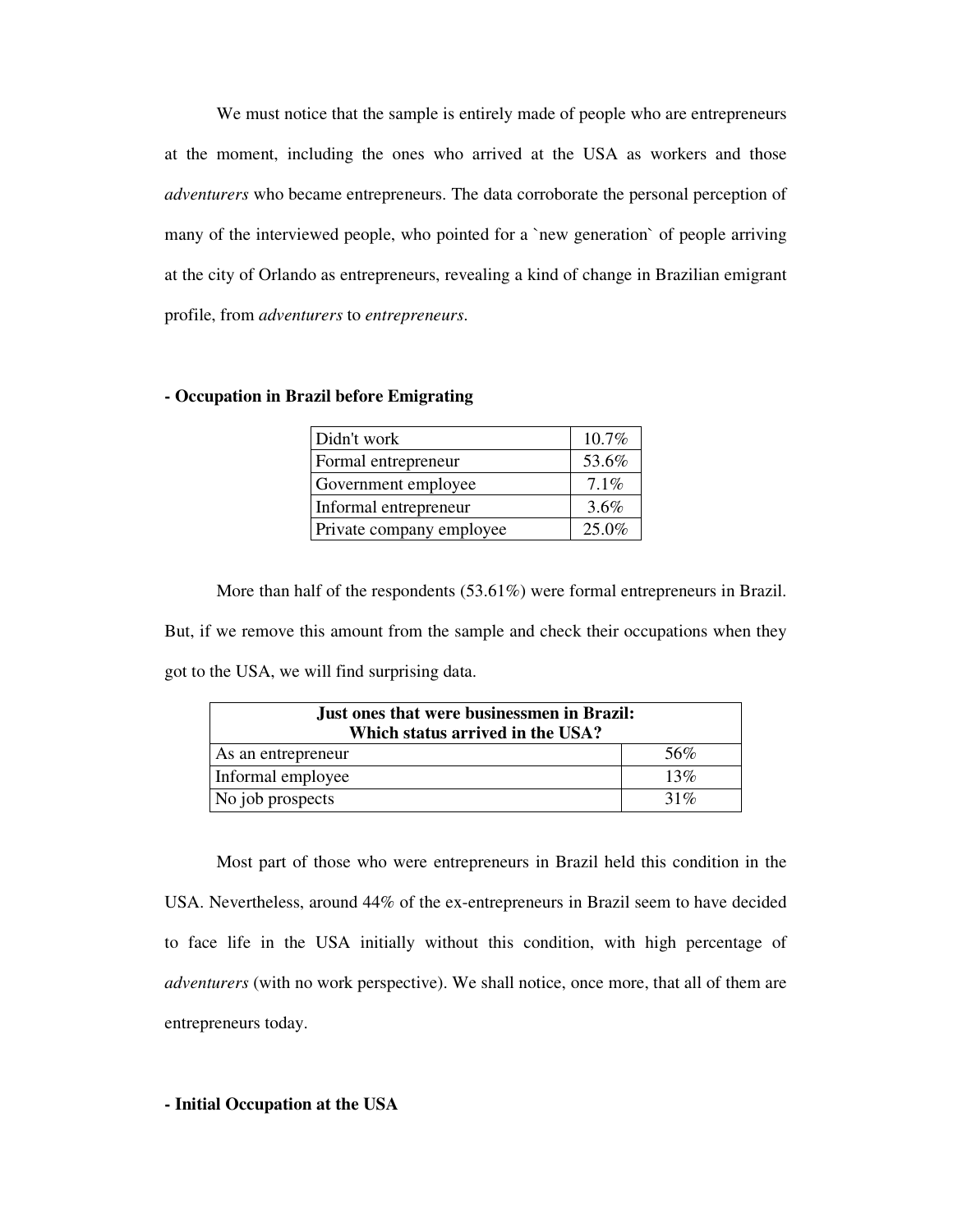Turning back to the total of the sample, we verify the conditions in which the present entrepreneurs arrived at the USA.

| General data: Which status arrived in the USA? |          |
|------------------------------------------------|----------|
| No job prospects                               | 44.4%    |
| Informal employee                              | $11.1\%$ |
| As an entrepreneur                             | 37.0%    |
| Formal employee                                | $7.5\%$  |

 Only 37% of Brazilian entrepreneurs established in Orlando at the moment got to the USA in this condition.

# **-Why Left Brazil**

 This question brought us an important factor to elucidate the conditions and characteristics of Brazilian emigrant entrepreneurs in the city of Orlando.

We arranged the answers in four categories:

1. Do not Want Brazil anymore – 40.0%

Answers such as `I quitted because of violence`, `I`m tired, it`s infeasible`, `I`d like to improve the quality of my family life` were grouped in this category. The most frequent items were security, education and health.

2. Were Enchanted with the USA – 21.0%

Answers of the entrepreneurs who declared have decided to quit Brazil after a trip to the USA, when they were amazed with the infrastructure and the urban order, the cleanliness, the balance between taxation and social justice and the formal education. We call the attention here to the fact that 56% of the interviewed people said that they arrived at the USA through Orlando, showing the enchantment it causes on Brazilians.

3. Personal Opportunities – 18.0%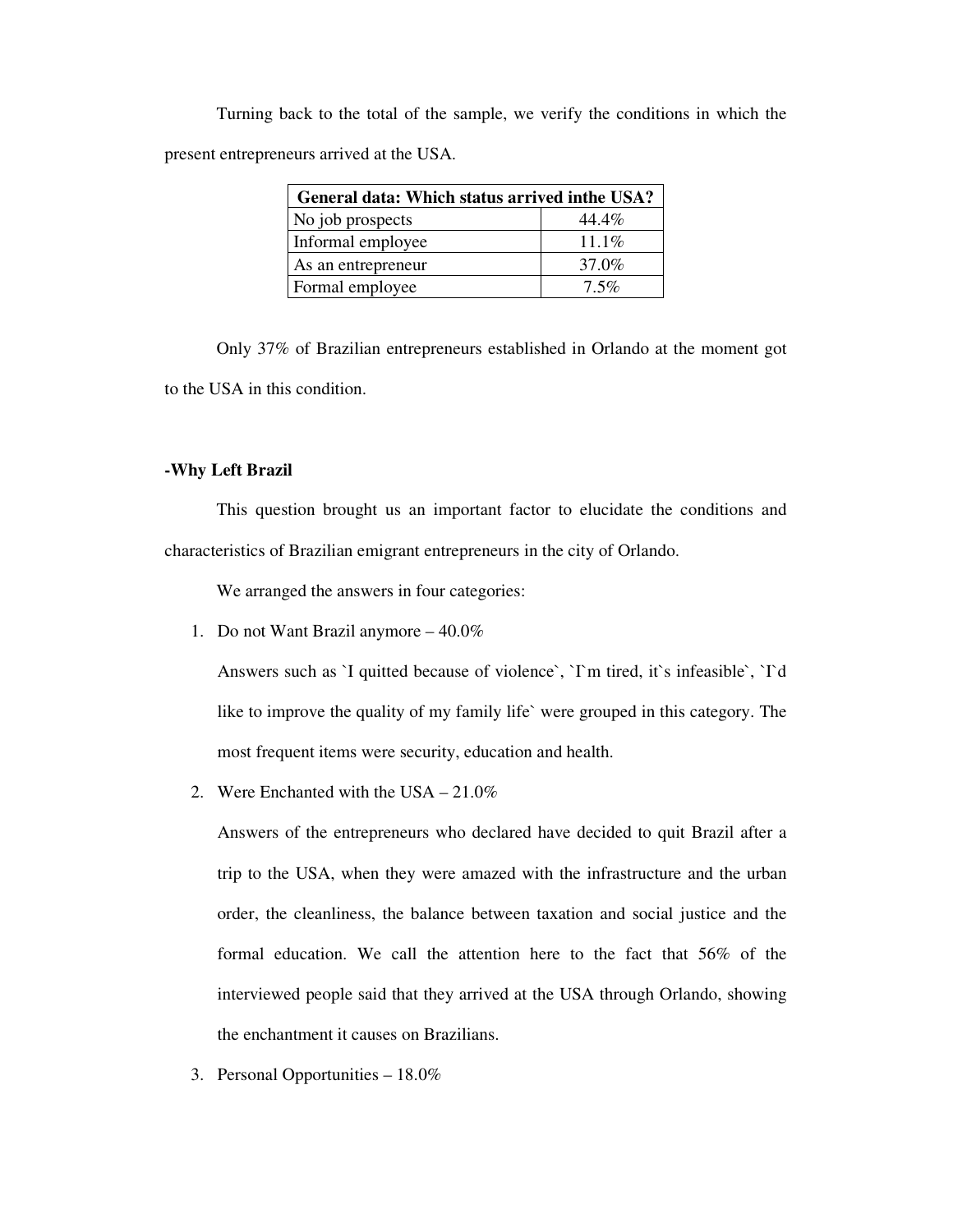Category of the answers of those left Brazil for seeing opportunities to study (English Language in especial).Because parents are living in the USA would offer opportunities for new personal experiences, because they found a way out for their problems in Brazil (matrimonial ones mainly) and other personal situations.

4. Business opportunities – 21.0%

Answers of people who declared having left Brazil because of business opportunities for market expansion, by means of franchise or another commercial activity.

 Only 21% of the present entrepreneurs in Orlando emigrated from Brazil to the USA looking for business opportunities. For researchers looking for economic motivations for internationalization of business, this research data may seem deceptive. Nevertheless, it was able to open a huge perspective for the inference of the motivations of "Brazilian silent migration" in the last thirty years, a phenomenon that "Relatorio Final da CPI da Imigracao" (Republica Federativa do Brasil, 2006) called "Brazilian diaspora".

 Furthermore, it authorizes these researchers to suggest that the present models in the literature about internationalization of Business and International Entrepreneurship should be reviewed towards the inclusion of non-economic motivations for the internationalization. Even motivated by the feeling of aversion to Brazil or of the enchantment with other country or city, the migratory movements we observed can bring economic consequences, expressed by means of employment and investments that affect both, destine and origin economies.

#### **- Business Extension in the USA**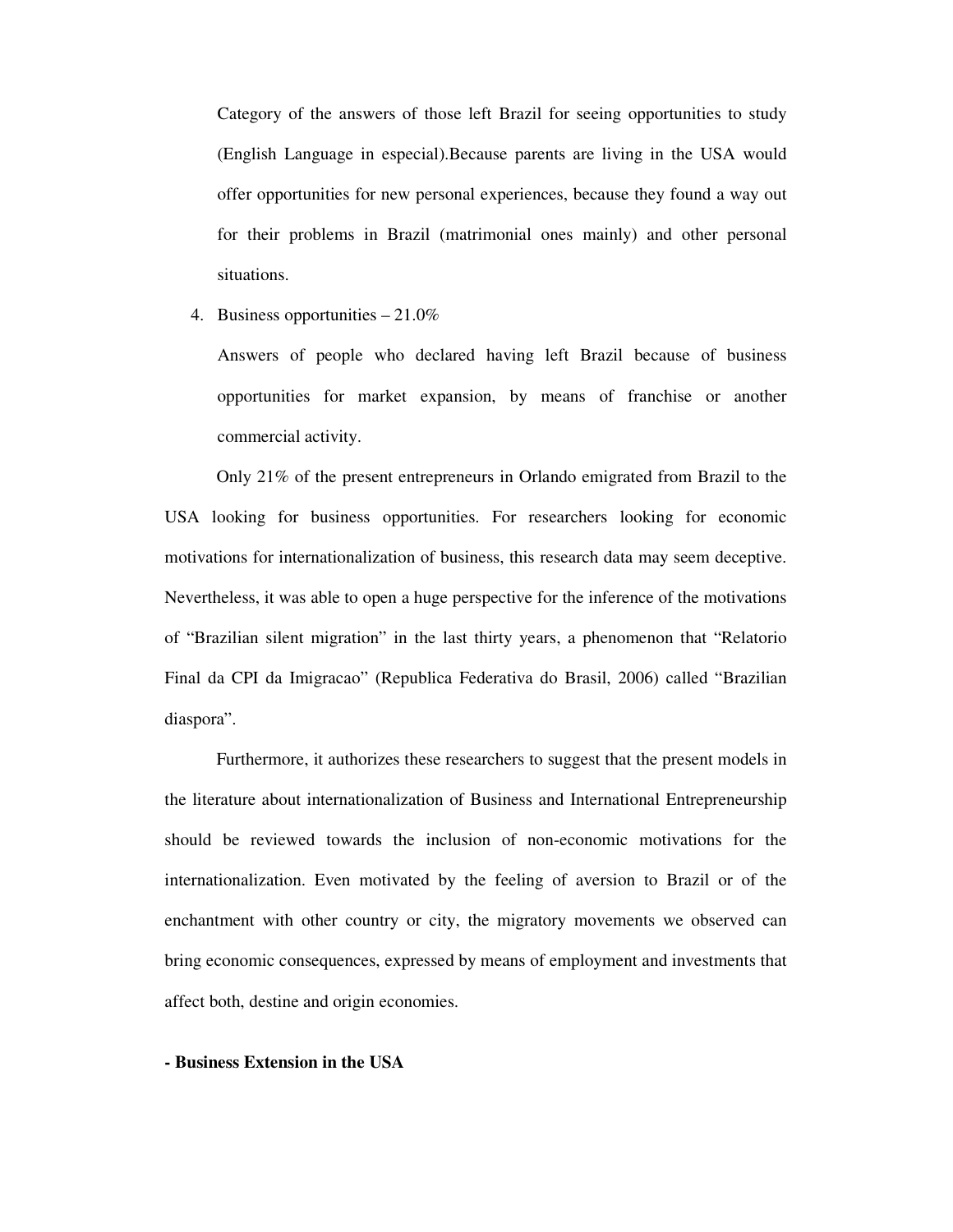In terms of extension, the sample data of Brazilian enterprises in Orlando are distributed in the following way.

| <b>Business size inthe USA:</b> |         |  |
|---------------------------------|---------|--|
| Big companies                   | $3.7\%$ |  |
| Smallcompanies                  | 85.2%   |  |
| Medium companies                | 11.1%   |  |

 In Brazilian national territory, according to the Instituto Brasileiro de Planejamento Tributario – IBPT (2012), Brazilian enterprises are classified in the category of micro and small sizes, representing 85% of the total. Medium and big size enterprises represent only 15% of the sum. These data presented perfect correlation with those we had in Orlando. $4$ 

# **- Knowledge in Business Area**

 $\overline{\phantom{a}}$ 

 The theories of entrepreneurship point out the need to know the target market, mainly to minimize risks. In this way, we asked the entrepreneurs about previous knowledge before starting business.

|                | Knew the type of business? | <b>Knew the American Market?</b> |
|----------------|----------------------------|----------------------------------|
| <b>YES</b>     | 56%                        | 37%                              |
| N <sub>O</sub> | 44%                        | 63%                              |

 A SEBRAE (2007) study did in the 27 Brazilian Units of the Federation, with 14.181 firms created between 2003 and 2005, 13.428 of which are still working and 755 extinguished, showed the success factors for these entrepreneurs. In the result, `good knowledge of the market they work` was one of the most important characteristics for the entrepreneurs in relation to managing abilities.

 $4W$ e shall make an observation here. The concept of small business in the USA is generally related to those firms whose annual revenueis less to 1 million dollars. Likely to what happens to Brazilian micro enterprises, theyenjoy any tax benefit and procedural law, but their classification follows different criteria.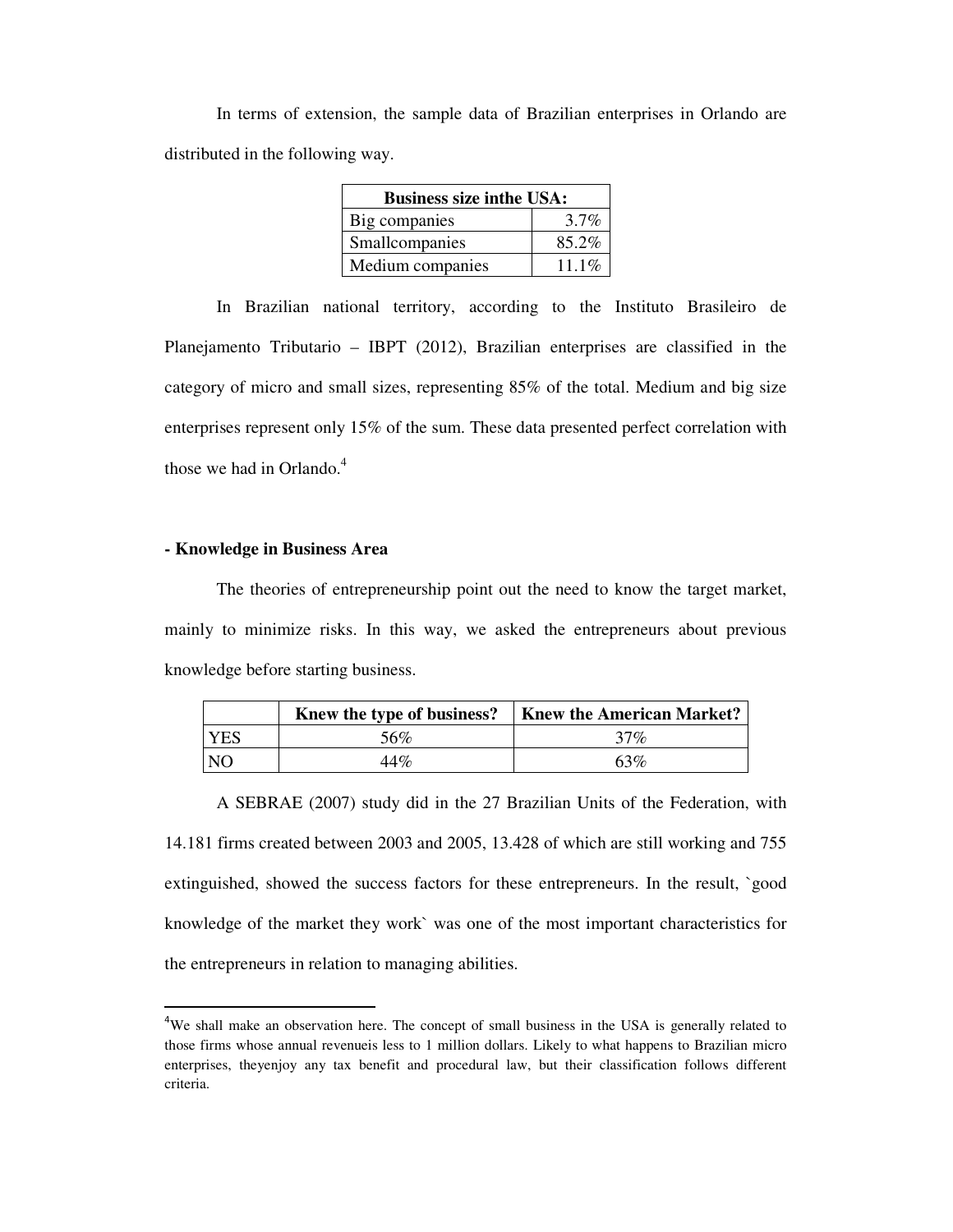The great number of negative answers to knowledge of the fields of business suggests a businessman with low administrative profile, moved by personal impulses to the implement of his own business and low risk aversion. This suggestion got force when we identified that more than a half of the respondents alleged not to know the particularities of the market in which they intended to work.

## **- Differences and Similarities between Brazilian and American Business**

We also analyzed if fields of business of entrepreneurs in the USA were the same to or different from what they did in Brazil. It also includes those who were not entrepreneurs in Brazil and separates those who are entrepreneurs in the USA and still make business in Brazil.

|                   | Work in aDIFFERENT industry in USthan used work |     |
|-------------------|-------------------------------------------------|-----|
| General responses | in Brazil                                       | 67% |
|                   | Work in a SAME industry in US than used work in |     |
|                   | <b>Brazil</b>                                   | 33% |
| Only responses    | Work in a DIFFERENT industry in US than used    |     |
| that were         | work in Brazil                                  | 69% |
| businessmen in    | Work in a SAME industry in US than used work in |     |
| <b>Brazil</b>     | <b>Brazil</b>                                   | 31% |
| Only that kept    | Work in a DIFFERENT industry in US than used    |     |
| their business in | work in Brazil                                  | 57% |
| <b>Brazil</b>     | Work in a SAME industry in US than used work in |     |
|                   | <b>Brazil</b>                                   | 43% |

 The majority of the sample of present Brazilian entrepreneurs in Orlando makes different business. This can indicate 3 alternatives to the choices of the entrepreneurs: *i*. the entrepreneurs realize that their origin work area fulfilled in the USA, *ii*. They observe another opportunity and do their search before trying to work in the area they worked and *iii*. They just want to change life and hold the opportunity that shows. These alternatives elaborated *a posteriori* still need confirmation.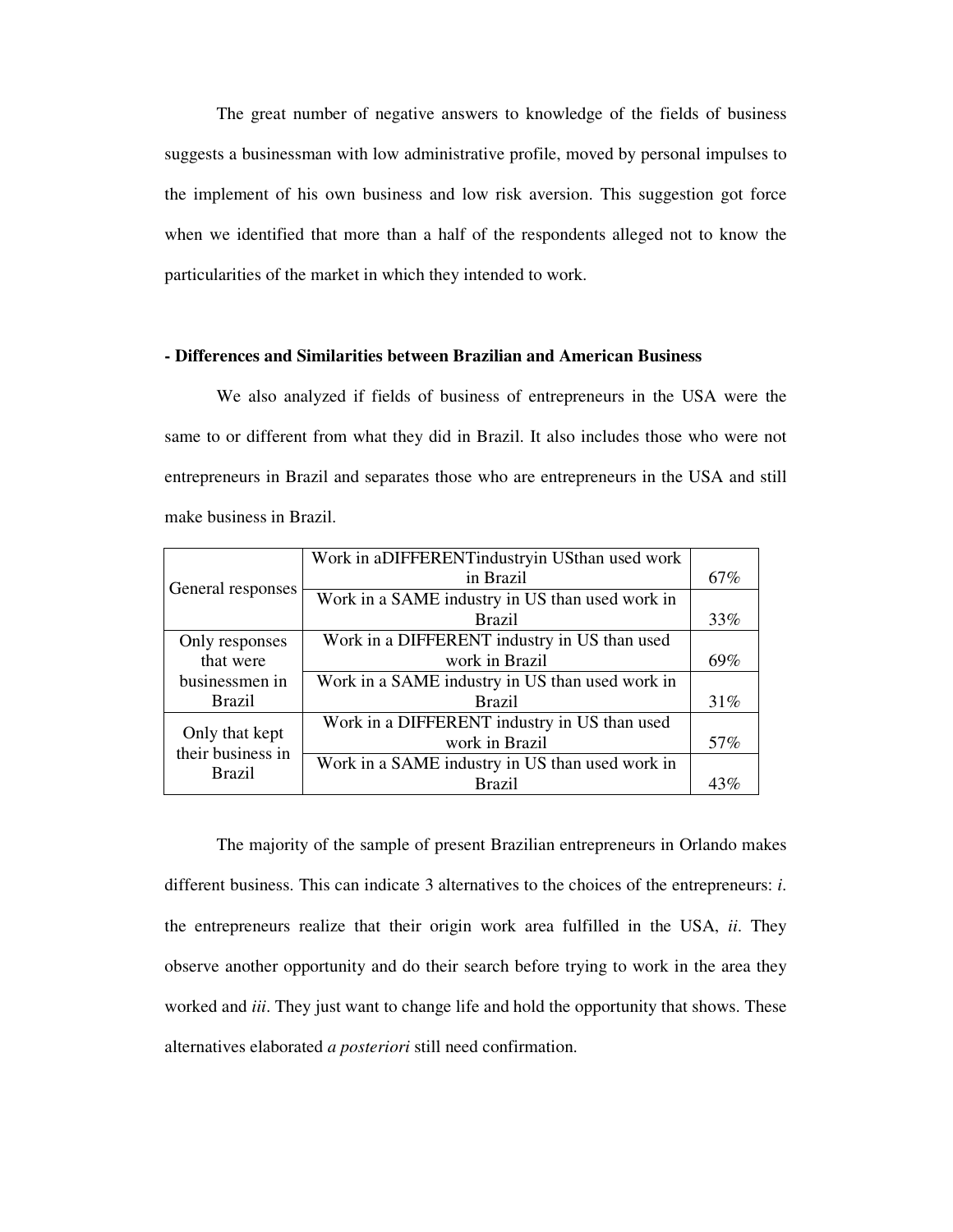The fact is that the great number of answers showing different working areas combined to a meaningful part of those who declared not to know previously their present area of business and market (previous item) suggests decisions with small relation to academic framework of contemporary management.

## **- Employ, Employability and Employees**

 About 55% of the sample of Brazilian enterprises in Orlando started working with only the owner, with no employees. By the time of the research, nearly 25% of the firms did not have any employee. Facing lack of information about the total amount of employs created in the USA by Brazilian business, this is a fact that allows us to affirm that, at least, there is employs generation in Brazilian business. Despite the fact that the majority of employees in these enterprises were Brazilian, we could also find Spanish, North American and workers of other nationalities.

 `I`m not sure if people are aware of how big and increasing is the rule of some immigrants as firm owners`, said David Dyssegaard Kallick, research director of Fiscal Policy Institute to the NY Daily News. `Immigrants are expanding economy, and this is real' (Gazeta Brazilian News, 2012).

 As we learned from Schumpeter (1961), the entrepreneur is, over all, an innovator that pushes the economic and social development, by means of reform or revolution in production patterns. It seems to be what we can find among Brazilian entrepreneurs in Orlando.

 In the People Management field, none of the entrepreneurs has declared to have relatives working in their firms and 68% of the new employees are unknown people. However, when asked about what is more important to be an employee – being reliable or having knowledge – of the work, the answers were:

- For 75% being reliable is more important,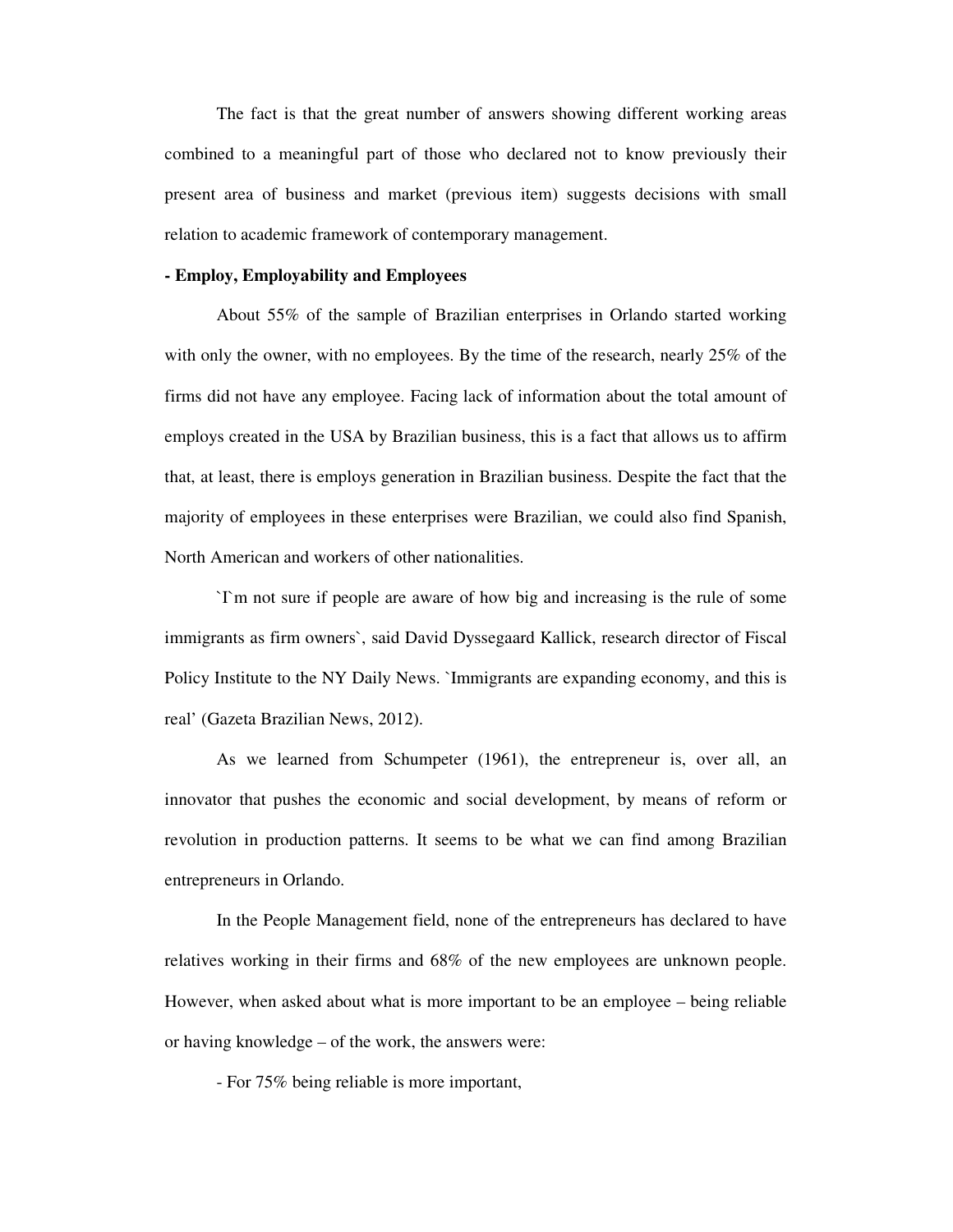- For 25% having knowledge of the work is so.

 These answers seem to correspond to a signalization of Instituto Brasileiro de Geografia e Pesquisa – IBGE (2003) that micro and small firms are `an alternative for a great part of surplus labor force, usually with low qualification`. Nevertheless, a look over the nature of job relation in Brazilian society can easily explain that personal confidence is a decisive factor for a Brazilian employer to keep some personnel under his control, especially in small business where the owner`s look is permanent. After all, `the eye of the owner makes the ox  $fat$ <sup>5</sup>. Professional reliance is not despised, but comes in second place. It is not to admire that Brazilian entrepreneurs, even being in the Land of `General Theory of Administration`, reproduce the patronage model of their cultural heritage.

# **-Return on investments**

Talking about investments, 99% of the interviewed people said to be satisfied with their own business. They also declared the following return deadlines:

| <b>Returnon Investment</b> |       |
|----------------------------|-------|
| Lessthan 1 year            | 48%   |
| Between 1 and 2 years      | 26%   |
| Between 2and 5years        | 19%   |
| Not yet secceeded          | $4\%$ |
| Don't know                 | 3%    |

#### **-Expectations for the Future of Business in the Economy of Orlando City**

Besides an extremely short average term to the return, 75% of business people

have optimistic views about the future of business, especially in Orlando:

- Great increase (54%)
- Some increase (21%)

## <sup>5</sup>Brazilian saying.

 $\overline{a}$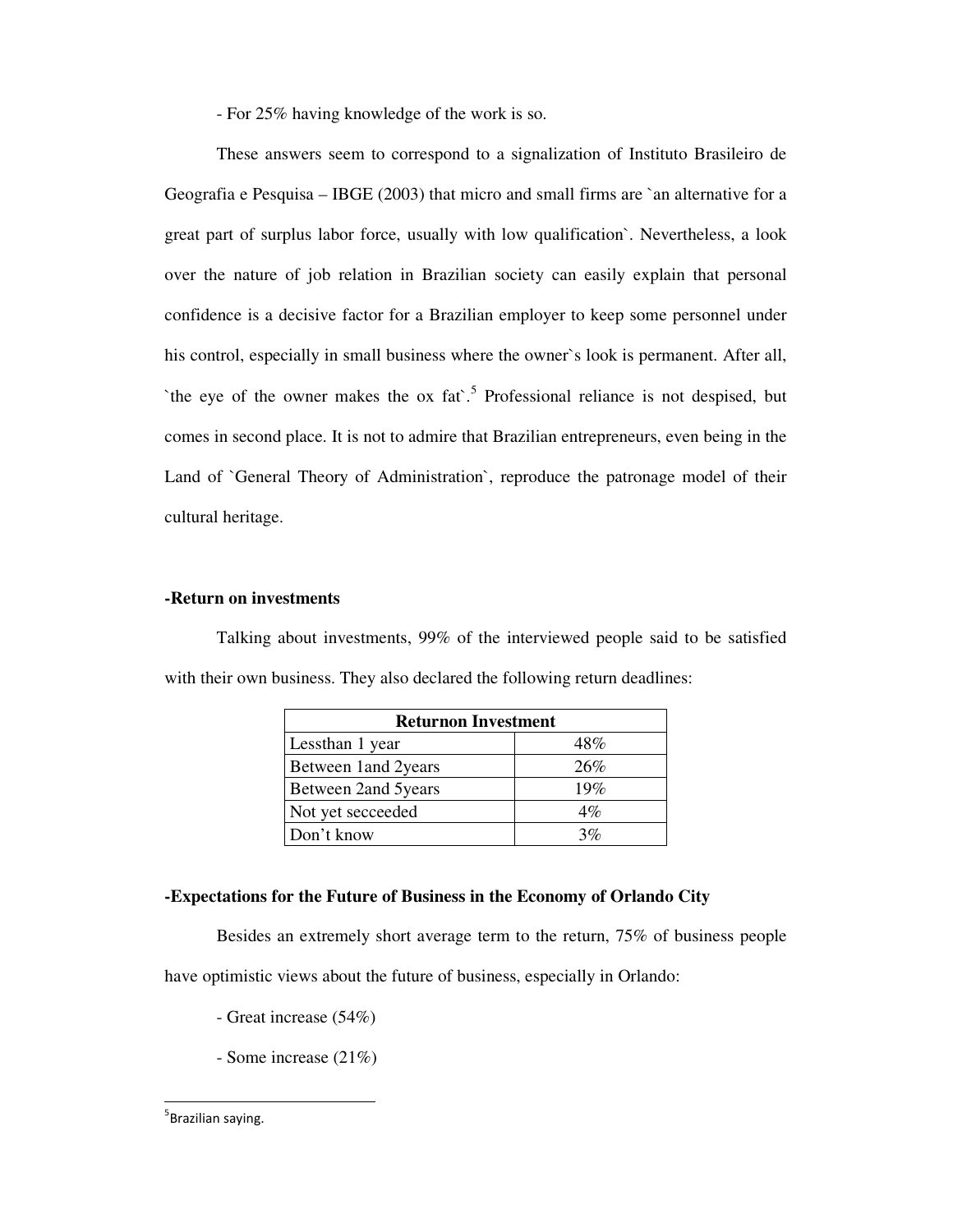- Stability (18%)

- Fall (4%)

One of the principal characteristics of the entrepreneur is optimism. This is what Dornellas (2014) suggests. According to him, these feeling make the entrepreneurs always foresee success, instead of imagining defeat. Moreover, `they love what they do. And this love for what they do is the main fuel to keep them more excited and self determined, making them the best sellers of their own goods and services, for they know, as nobody does, how to do it` (Dornellas, 2014).

## **- Layout and stock**

Questioned about their layout, 25% of the respondents believe that is not suitable for your business and plan changes. Most, however, consider the layout adequate. Among the companies that maintain inventory, 50% of its entrepreneurs think this stock is correctly sized and the other half think that is missing space. The fact that anyone can declare that leftover space, shows that entrepreneurs are waiting for demand appear for after expanding sales.

## **- Localization**

Looking in the literature about localization'firms decisions we identify the following facts (not mutually exclusive responses were allowed):

| <b>Fundamental facts</b>                   |        |  |
|--------------------------------------------|--------|--|
| Rental price                               | 48.15% |  |
| Customer ease of Access                    | 77.78% |  |
| Store internal space                       | 51.85% |  |
| The location is usual customers' frequency | 6296%  |  |

The stores' grouping in many US cities in malls and the need to create clusters destined for Brazilian tourists favor many entrepreneurs groups to invest in these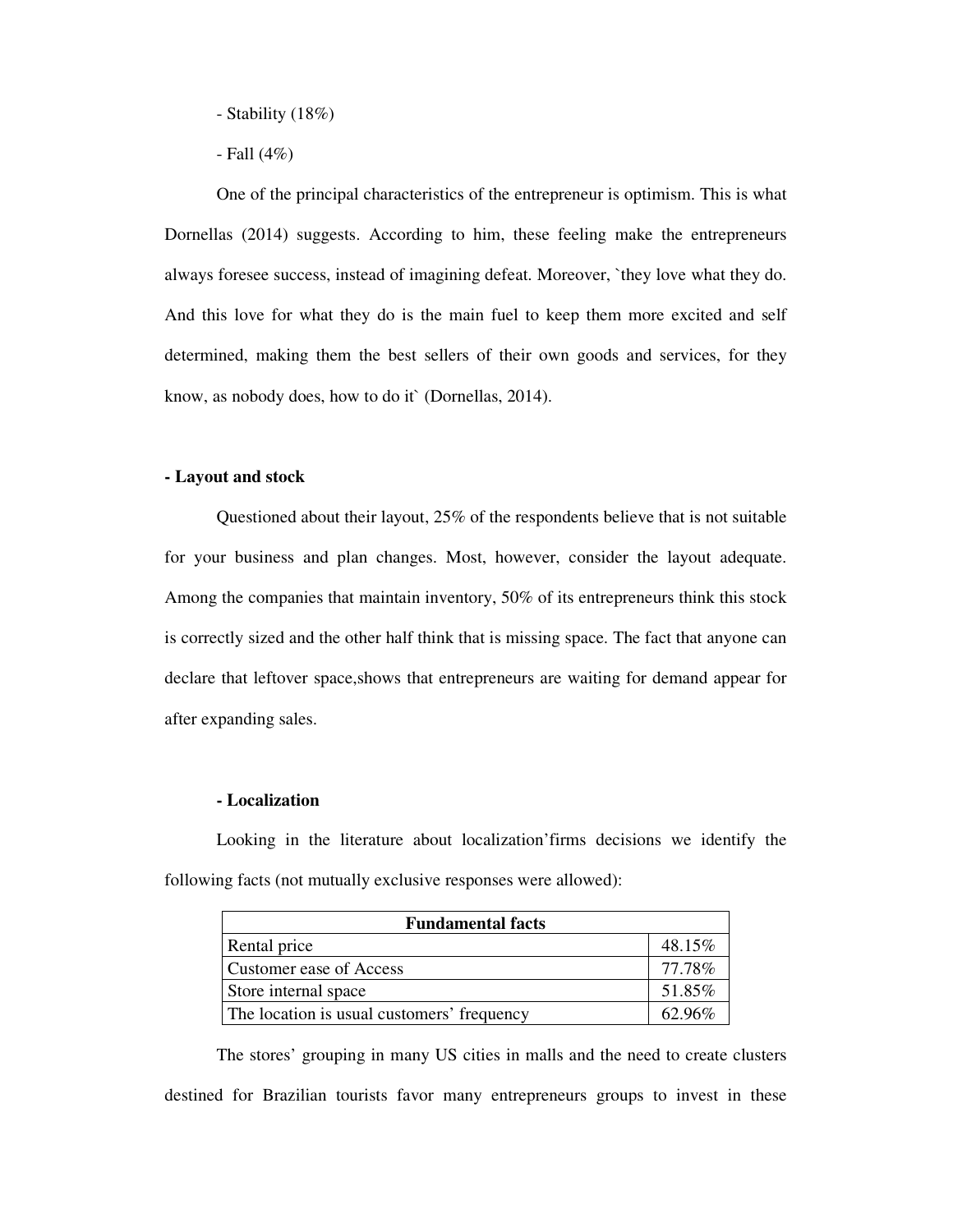spaces, transforming them into small islands of Brazilian business, while not necessarily form a business community. This is the case of Orlando, where the crowd malls bakeries, gender subsistence markets, restaurants, travel agencies, retail stores in perfumery, electronics and vitamins, among others. This facilitates the movement of clients and generates a full Brazilian climate in the US.

The majority of Brazilian'stores are located in malls along International Drive.

# **- Pricing**

The pricing criterion for selling predominantly declared was the profit margin on the cost (54% of responses). The remaining respondents are divided between the pricing method in accordance with the competition or through the value perceived by the customer. It should be noted that a quick survey compared prices between online stores and American establishments reveal a practice of higher prices among the first, mainly in electronic items.

# **- Communication and Advertising**

The following data indicate the preferred channels for advertising and publishing. Also here do not exclude responses were allowed.

| Percentage of the total that uses |        |
|-----------------------------------|--------|
| Opened television                 | 18.52% |
| <b>Tourist Channel</b>            | 25.93% |
| Folder in other stores            | 51.85% |
| Folder in hotels                  | 48.15% |
| E-mail                            | 62.96% |
| Internet page                     | 74.07% |
| Post mail                         | 37.04% |
| Outdoor                           | 7.41%  |

## **- Entrepreneurs Relation with the Brazilian Tourism and the City of Orlando**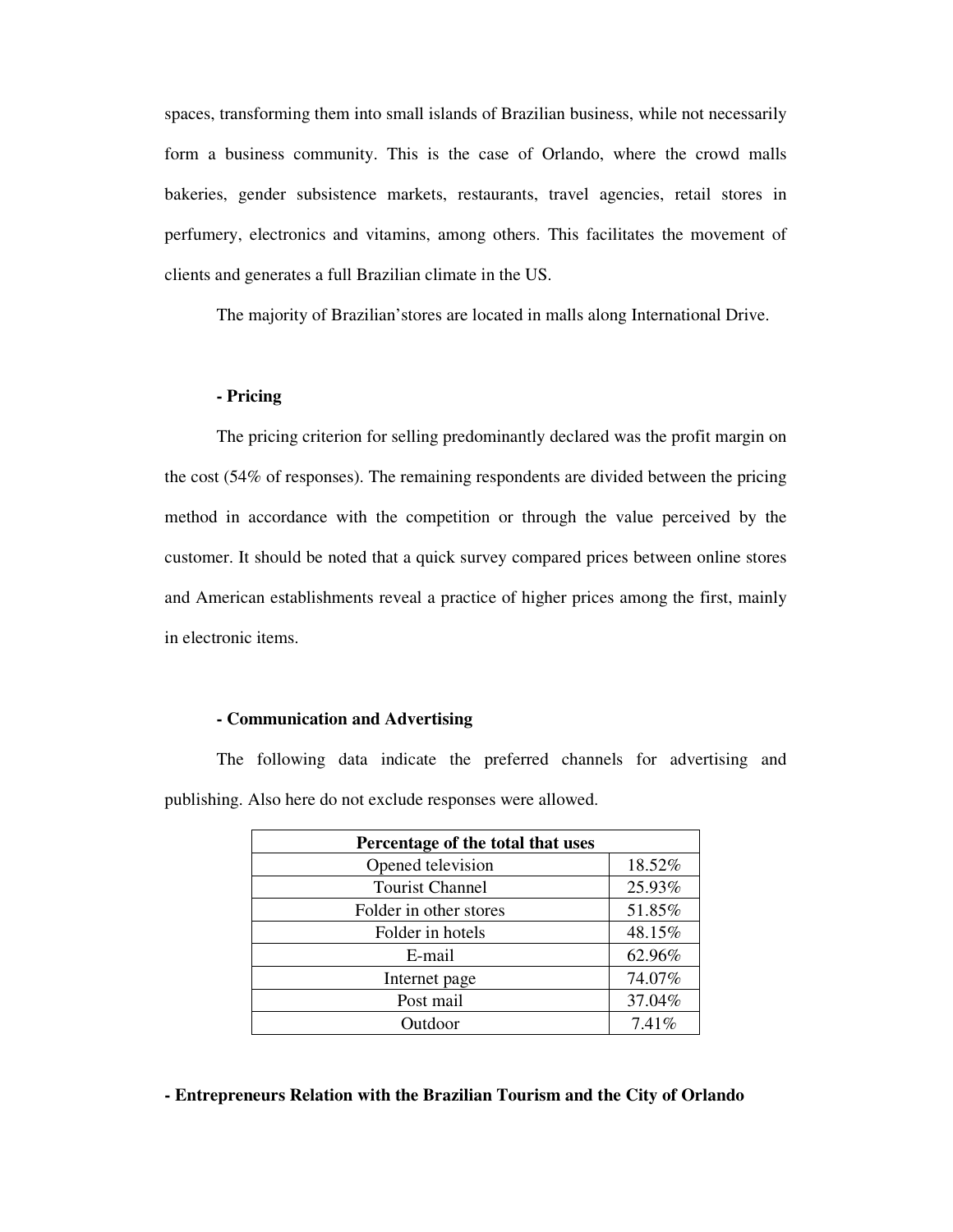About this issue, 56% of respondents declared that their business depends on Brazilian tourists to survive. However, 87.5% of them would not change to another city in search of other Brazilian tourists and 69% of respondents would not change their business even decrease the number of Brazilians in Orlando city.

This is business nonsense. The answers make us return to the real internationalization motivations, most of them personal ones, over issues such as market expansion and business opportunities. It seems that the attachment to the country and, in particular, to Orlando, makes entrepreneurs break the rationality of economic decisions and cling to personal passions.

Another data obtained reinforces this argument. About 56% of respondents arrived in US by Orlando city. If we remember that many of the respondents said they had decided to establish business after feel delighted with the country, it seems they are also willing to risk their business to stay in the city.

No conflicts or severe difficulties in cultural adaptation were observed, as proposed by Black (1988) model. However, a deepening research through ethnological reference is still ongoing.

Finally, 65% of the sample declared accompanies Brazilian news on television, but 82% said they would not come back to Brazil.Those who responded they could return all made restrictions or conditions (around factors such as safety, quality of life and education) or told us that theyjust come back to visit.

#### **SO WHAT**

 Instead suggests the lovely smiles on the blue Miami sea background in some photos that illustrate the story titled "Live in Miami" presented in Brazilian magazine Isto  $\hat{E}$  (2014), most Brazilian immigrants' life in the USA is not exactly represented by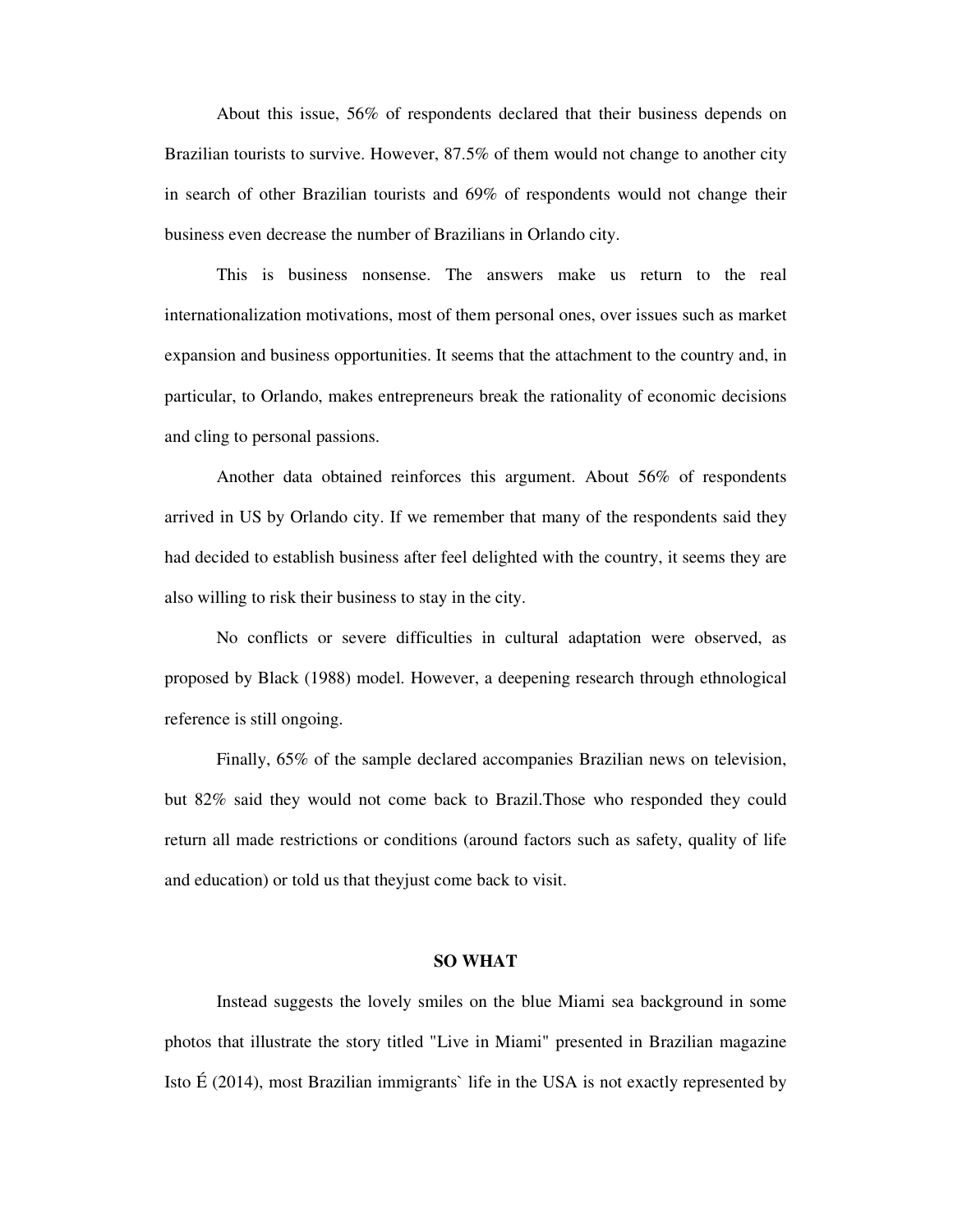a tourism agency image. In our field research we found several entrepreneurs working 6 or 7 days a week, 10 hours a day, year round, with only one or two weeks of vacation – in Brazil employees have one month to spend their vacations. "Life is hard here in the Slave States", said many of them, but most do not want to go back.

The overall impression that we have been realized is the predominance of a reward feeling. The work is hard, taxes are not low, but see that the result of the work actually becomes a quality of life causes in Brazilian businessmen a kind of "citizen happiness". The city works well: traffic flows, public schools are good, public services seem to be really endowed with the property of serving. It seems Brazilian immigrants live in conditions that they would like to live in Brazil.

For this, they don't hesitate to invest their resources in business thatthey not always have experience to manage or in not known markets.

However, the outward absence of economic rationality causesa strong economic impact. In recent decades, both the academic literature in economics and business administration as in the press made it seem that only big corporations drive the US economy, giving the impression that there are no small businesses in the US. But the United States remains an immigrants land wherein, to survive, find in personal venture the most viable option to succeed in life.

The result is a huge small businesses economy, with significant impacts on the domestic goods, in the employability and in government collection. It is impossible don't recognize these movements as belonging to a certain category of internationalization of business.

Usually, facing internationalization movements from any national origin, the current models of international entrepreneurship have focused on investments arising from the accumulation of national wealth, whose strength expression is projected in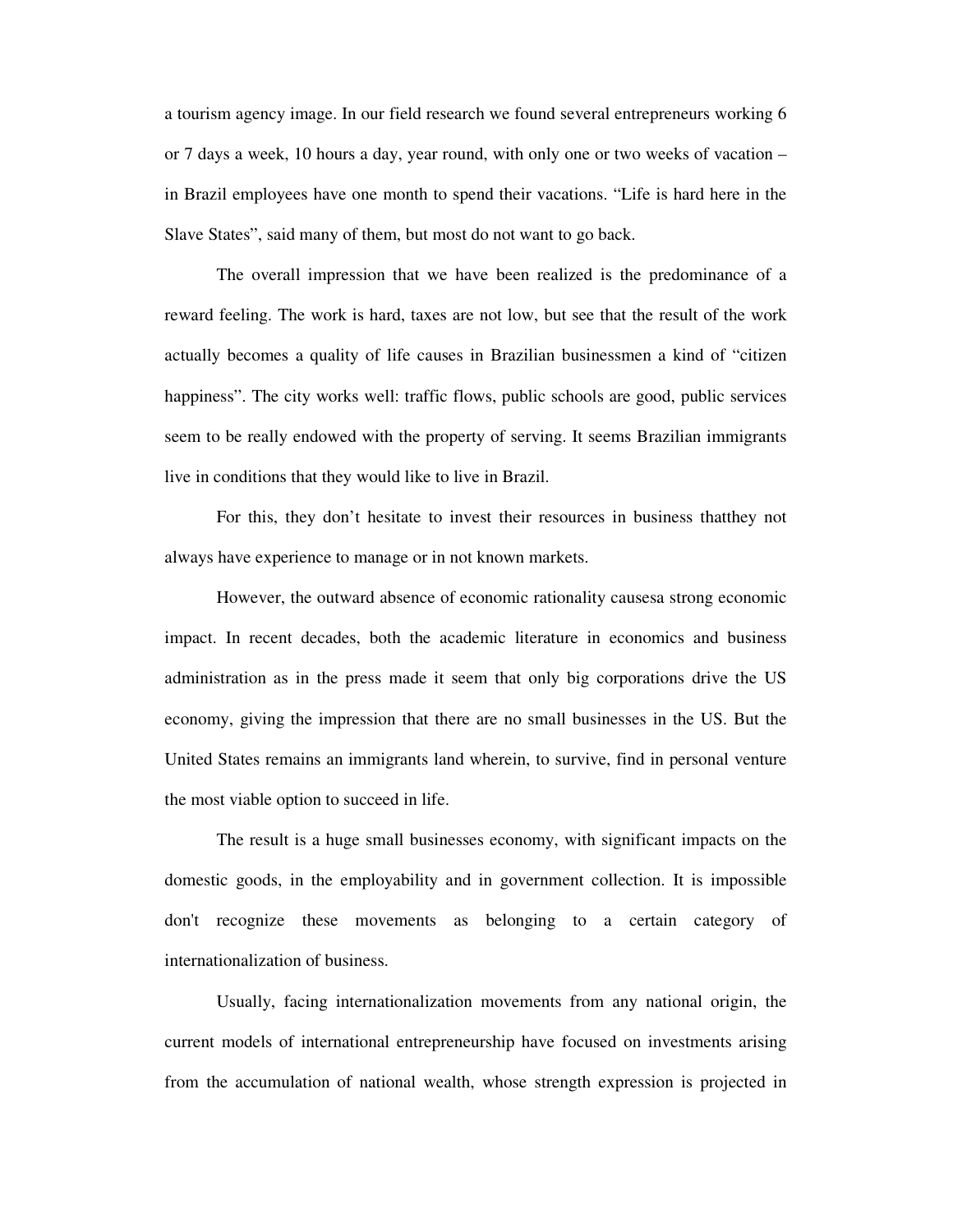goods and skills exportations and, ultimately, creating jobs in the destination economies. Meanwhile, the immigrant entrepreneur creates jobs and pays taxes now.

In a future paper, grounded in the results of this field research and other sources, we intend to go deep in internalizations theories to try use one of them to explain the phenomenon of Brazilian businessmen movement to US. In other hand, we believe those immigrants' studies like Portes and Zhou (1992) can give us a different way to understand this. If none of those studies could explain the phenomenon, we will move forward in suggesting a new model for the Internationalization of Business that includes immigrant entrepreneur' participation.

#### **REFERENCES**

Banco Central do Brasil – BACEN. 2014. CBE - Capitais Brasileiros no Exterior. BACEN, Rio de Janeiro.

Barbosa, M. A. 2014. EUA é o país com mais eleitores brasileiros que vivem no exterior. Gazeta Brazilian News, 24 de julho de 2014.

Black, J. S. 1988. Work role transitions: a study of American expatriate managers in Japan. Journal of International Business Studies.19 (2) pp. 277-294.

Coase, R. 1937. The nature of the firm. Economica, v. 4, n. 16, p.386-405.

Crick, D.; Jones M. V. 2000. Small High-Technology Firms and International High-Technology Markets.Journal of International Marketing.Volume 8, N. 02, p.63-85.

Dalmoro, M. 2008.Empreendedorismointernacional: convergência entre o processo de internacionalização da empresa e aatividadeempreendedora. RevistaFACEF Pesquisa: Desenvolvimento e Gestao v.11, n.1.

Delboni, C.; Barboza, M.Q. 2014.Viver em Miami.RevistaIsto É, 01 de novembro de 2014.

Dib, L.A.R. 2008. O processo de internacionalização de pequenas e médiasempresas e o fenômeno born global: estudo do setor de software no Brasil. Tese de doutorado.InstitutoCOPPEAD de Administração, Universidade Federal do Rio de Janeiro.

Dornelas, J. 2014. Empreendedorismo: transformandoideias em negócios - 5ª Ed. Rio de Janeiro: LTC.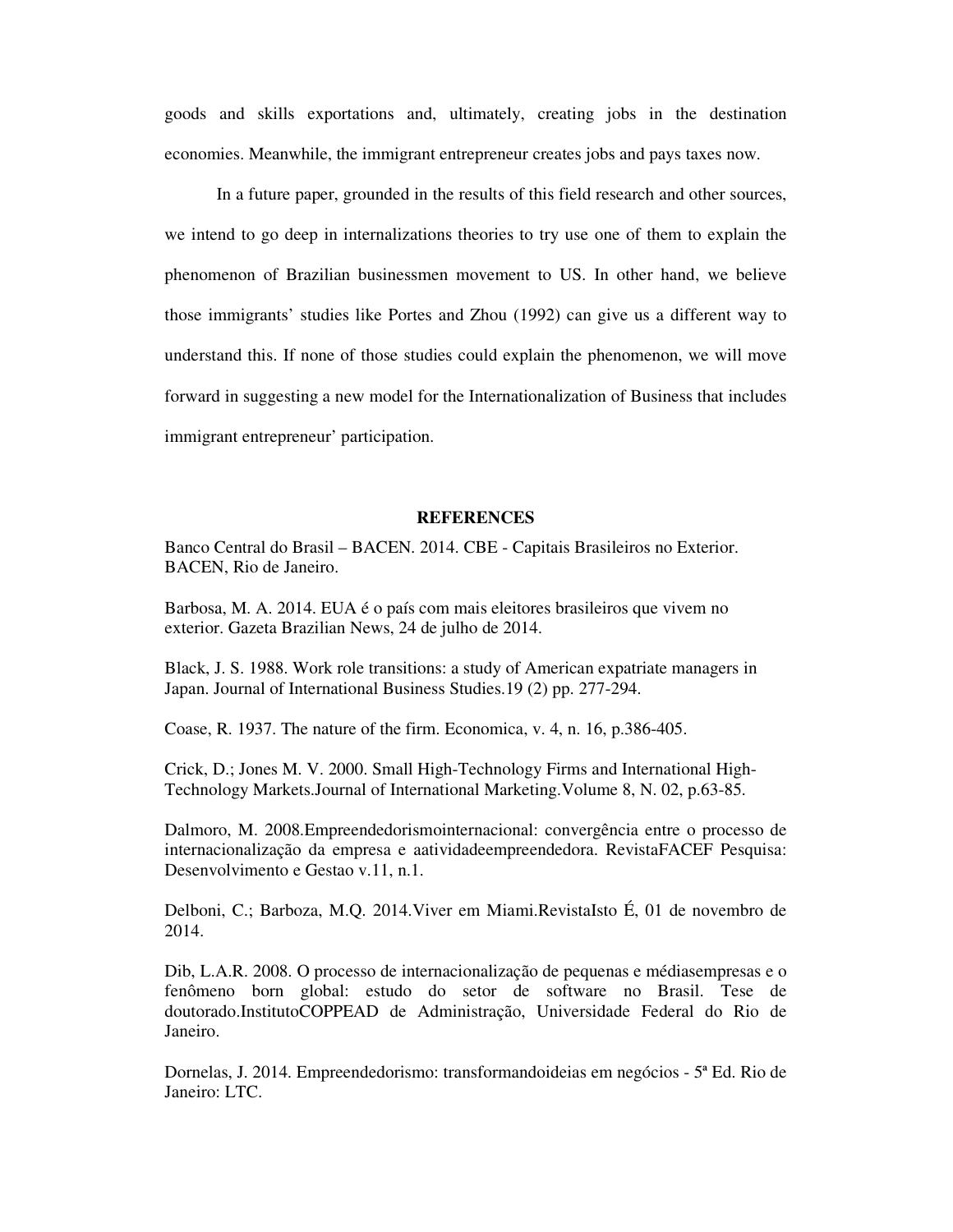Dunning, J. 1977. Trade, location of economic activity, and the multinational enterprise: a search for an eclectic approach. In: OHLIN, B. et al (ed.) The international allocation of economic activity. London: Macmillan.

Ellis. P.; Pecotich, A. 2001. Social factors influencing export initiation in small and medium-size enterprises. Journal of marketing research, Chicago, v.38, n.1, p. 119-130.

Hilal, A.; Hemais, C.A. 2001. Da escola de Uppsala à escolaNórdica de NegóciosInternacionais: umarevisãoanalítica. In: ENCONTRO NACIONAL DOS PROGRAMAS DE PÓS-GRADUAÇÃO EM ADMINISTRAÇÃO, 20, 2001, Campinas. Anais... Rio de Janeiro, ANPAD.

Holland, N. A. 1999.Ainternacionalização dos negócios. São Paulo: editoraForense.

Hymer, S. 1960. The international operations of national firms: a study of direct investment. Doctorate thesis. Cambridge, MA: The MIT Press.

InstitutoBrasileiro de Geografia e Estatística – IBGE. 2003. As Micro e PequenasEmpresasComerciais e de Serviços no Brasil 2001. Estudos&PesquisasInformaçãoEconômicaNúmero 1. Rio de Janeiro.

InstitutoBrasileiro de PlanejamentoTributário – IBPT. 2012. Empresômetro: censo das empresas e entidadespublicas e privadasbrasileiras. IBPT: São Paulo.

Johanson, J.; Mattson, L. 1986. International marketing and internationalization processes – a network approach. In: PALIWODA, S.; TURNBULL, P.W. (ed.) Research in international marketing. London: Croom Helm.

Johanson, J.; Vahlne, J. 1977. The internationalization process of the firm: a model of knowledge and increasing foreign market commitment. Journal of International Business Studies, v. 8, n. 1, p. 23-32.

KNIGHT, G. A.; CAVUSGIL, S. T. 2004.Innovation, organizational capabilities, and the born global firm.Journal of International Business Studies, v. 35, p.124-141.

McDougall, P.; Oviatt, B. 1994. Toward a Theory of International New Ventures, Journal of International Business Studies, 24, pp:45-64.

McDougall, P.; Oviatt, B. 2000. International entrepreneurship: the intersection of two research paths, Academy of Management Journal, vol. 43 n..5, pp.902-906.

Murray, V. 2012. List: America's Most-Visited Cities. Forbes, 2012.

Organizaçãopara a Cooperação e Desenvolvimento Econômico – OECD. 2002. Frascati Manual: proposed standard practice for surveys on research and experimental development. Paris: OECD.

Portes, A.; Zhou, M. 1992. "Gaining the Upper Hand: Economic Mobility among Immigrant and Domestic Minorities." Ethnic and Racial Studies 15(4): 491–522.